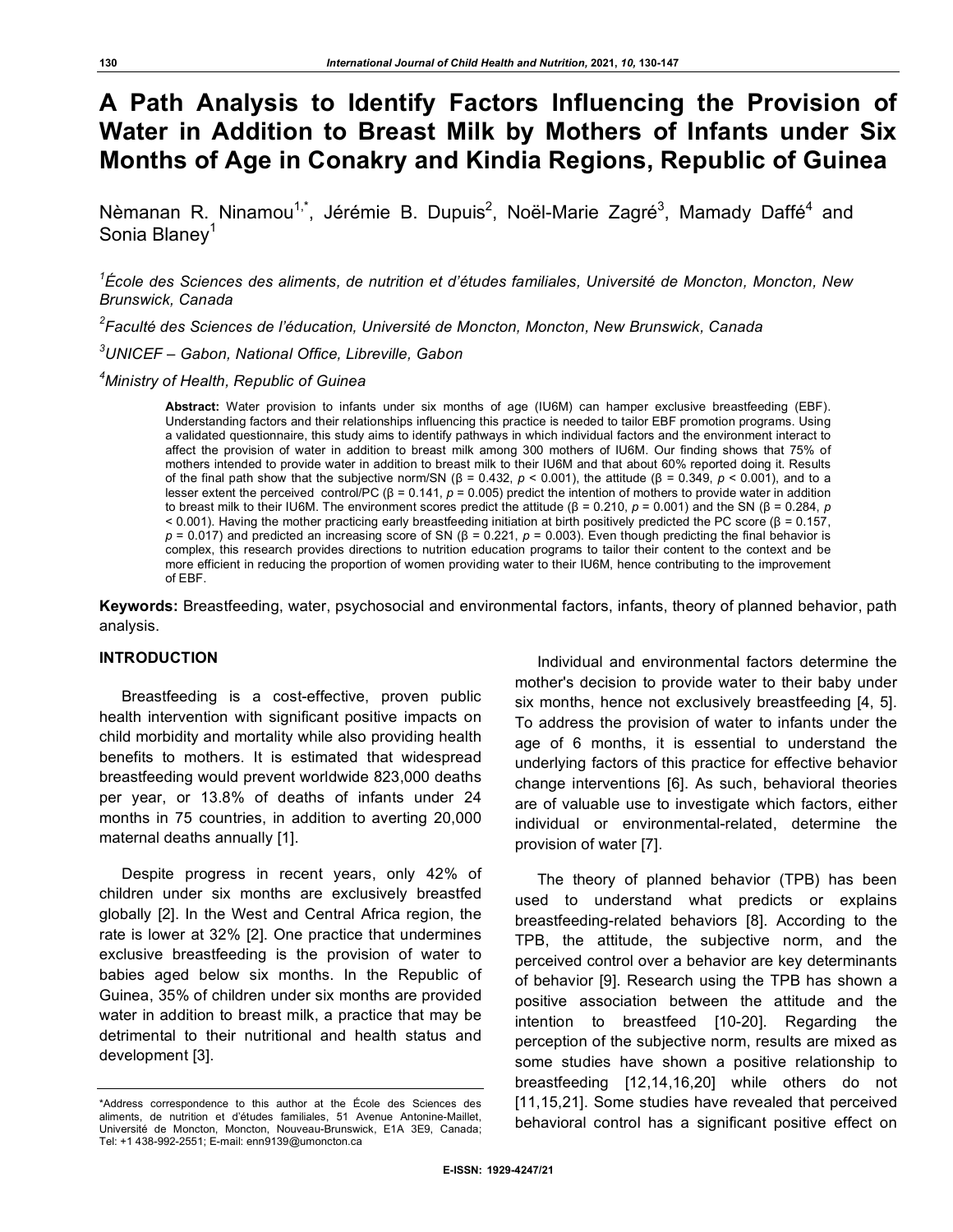exclusively breastfeeding intention [14-16,18,20,22]. Environment-related factors such as the existence of community-based interventions (e.g., provision of group counseling or education) and work conditions (e.g., access to maternity leave and pay breaks) also appear to be conducive to exclusive breastfeeding [4].

To our knowledge, there is no comprehensive study that has investigated at the same time individual and environmental factors underlying the provision of water in addition to breast milk among infants under six months of age, neither the interrelationships between these factors. Therefore, using an extended version of the theory of planned behavior [23], this study aims to identify pathways by which individual factors (attitude, subjective norm, and behavioral control) and the environment interact to affect the provision of water to infants under six months of age in addition to breast milk. This research will help define an intervention, implement it and assess its impact on the exclusive breastfeeding (EBF) rate among this population.

## **MATERIALS AND METHODS**

#### **Study Area**

This study was conducted in Conakry and Kindia regions in the Republic of Guinea. Both regions contain 30% of Guinea's total population and encompass the bulk of urban households [24].

The Republic of Guinea is located on the Atlantic coast of the West Africa region, with about 13 million inhabitants [25]. With a human development index of 0.477, the country is in the "low human development" category [26]. The overall literacy rate is 32%, standing at 44% among men and 22% among women. The gross domestic product per capita was estimated at 962.84 US\$ in 2019 [27].

In the Republic of Guinea, the mortality rate among children under five years has declined from 177/1,000 live births in 1999 [28] to 111/1,000 live births in 2018 [3]. During the same period, neonatal mortality decreased from 48/1,000 to 32/1,000 live births. The EBF rate increased from 11% in 1999 to 33% in 2018. No regional data are available on EBF practice.

This study is part of larger research investigating psychosocial and environmental factors associated with the provision of water in addition to breast milk by mothers to infants under six months of age; subsequently, to define, implement and assess an

intervention to reduce the proportion of mothers implementing this practice.

## **Design and Sampling**

This research has a quasi-experimental design. The sample size was determined to enable the detection of a ten-percentage point difference between proportions of mothers in the control and intervention groups who give water in addition to breast milk following the implementation of the intervention assuming an 80% power and 5% significance level and a 10% dropout rate [29]. The most recent data indicate that 34.5% of mothers give water to their children under six months of age [3]. The sample included 300 mothers of infants under six months of age, with 150 spread out in each study's arm, namely the control and the intervention group.

All health centers with their population coverage were listed in each region, and four were randomly selected, with two per region. In each health center, all mothers of infants under six months of age were invited to participate.

To be included in this study, the mother has to be aged 20 years or older and having given birth, through normal vaginal delivery, to a unique child with a birth weight greater than 2.5 kg. Whether or not the child was exclusively breastfed was not a selection criterion. The study excluded mothers of infants under six months of age who had severe medical (e.g., mental health issues), obstetric complications (c-section), babies with severe medical conditions (e.g., HIV/AIDS), or congenital malformations, and mothers aged below 20 years. Each mother's maternal and child health card was examined to check if the inclusion criteria were met.

## **Preparatory Work**

As described previously [30], eight local enumerators were recruited and trained on the study methodology. The theoretical training was complemented by in-class and field practical exercises. During the training, questionnaires were translated into the three main local languages (Soussou, Maninka, and Pular) spoken in both regions and tested among a group of women to ensure its clarity.

## **Theoretical Framework**

The extended model of the theory of planned behavior/TPB [23,31,32] was used to guide this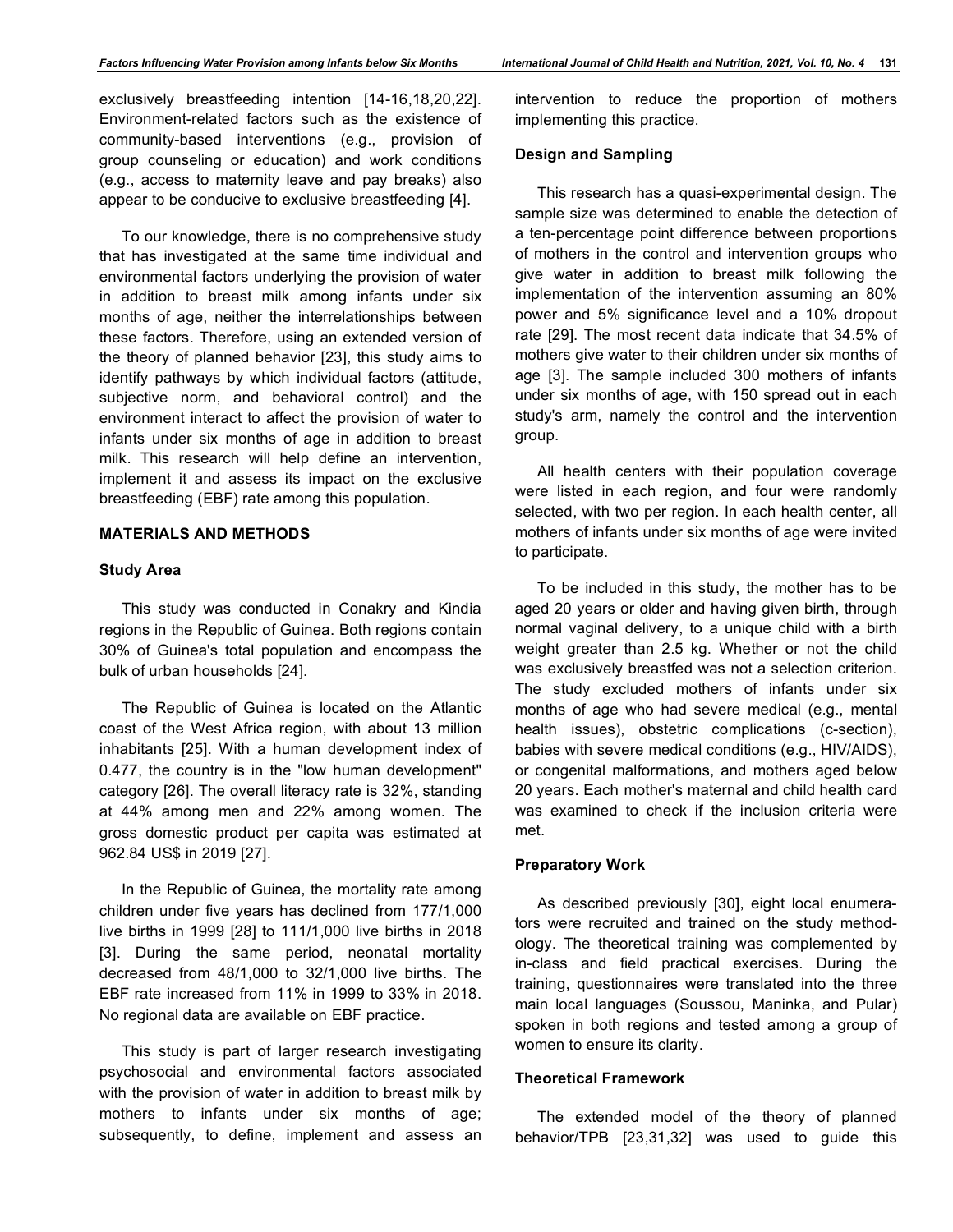

**Figure 1:** Extended theory of planned behavior (eTPB).

research (Figure **1**). According to the TPB, the intention of an individual is the main predictor of behavior. Based on the TPB, in our setting, the mother's intention to provide water in addition to breast milk would be determined by three constructs, a) her attitude toward the behavior, b) her perception of the subjective norm about the behavior, and c) her perceived control over the behavior [9]. In turn, the mother's beliefs ("behavioral belief") will determine the attitude about the behavior as well as the evaluation she makes about consequences ("evaluation of consequences") in adopting it or not [9]. The subjective norm is determined by the importance mother attaches to the opinion of people or groups of people around her ("normative beliefs") and by her "motivation to comply" with their opinion [9,33]. The perceived control is composed of the "control beliefs" and the "perceived behavioral control"; in other words, the mother's degree of control believes she can exercise over a given behavior.

Moreover, the perceived control might also directly predict the behavior [9,33]. Environmental factors are external social and physical characteristics that can influence the three constructs of the TPB (through

moderation) as well as the transition from the intention to a concrete behavior [23]. They refer but are not limited to health centers, family, workplaces, community, maternity and paternity leave policies, childcare benefits and health insurance, sociodemographic characteristics.

## **Data Collection**

The data collection was performed in December 2020. Data on EBF and the provision of water (the behavior under study) were collected using the infant and young child feeding module part of the Demographic and Health Survey questionnaires package used in the Republic of Guinea. Sociodemographic characteristics (household composition, namely age, gender and level of education of each member, housing characteristics, ownership of assets) were collected using an adapted version of the household questionnaire of the same package [3]. This data was collected through a face-to-face interview with the household head and/or the mother of each infant at home. The health card of each child was also checked to record their date of birth.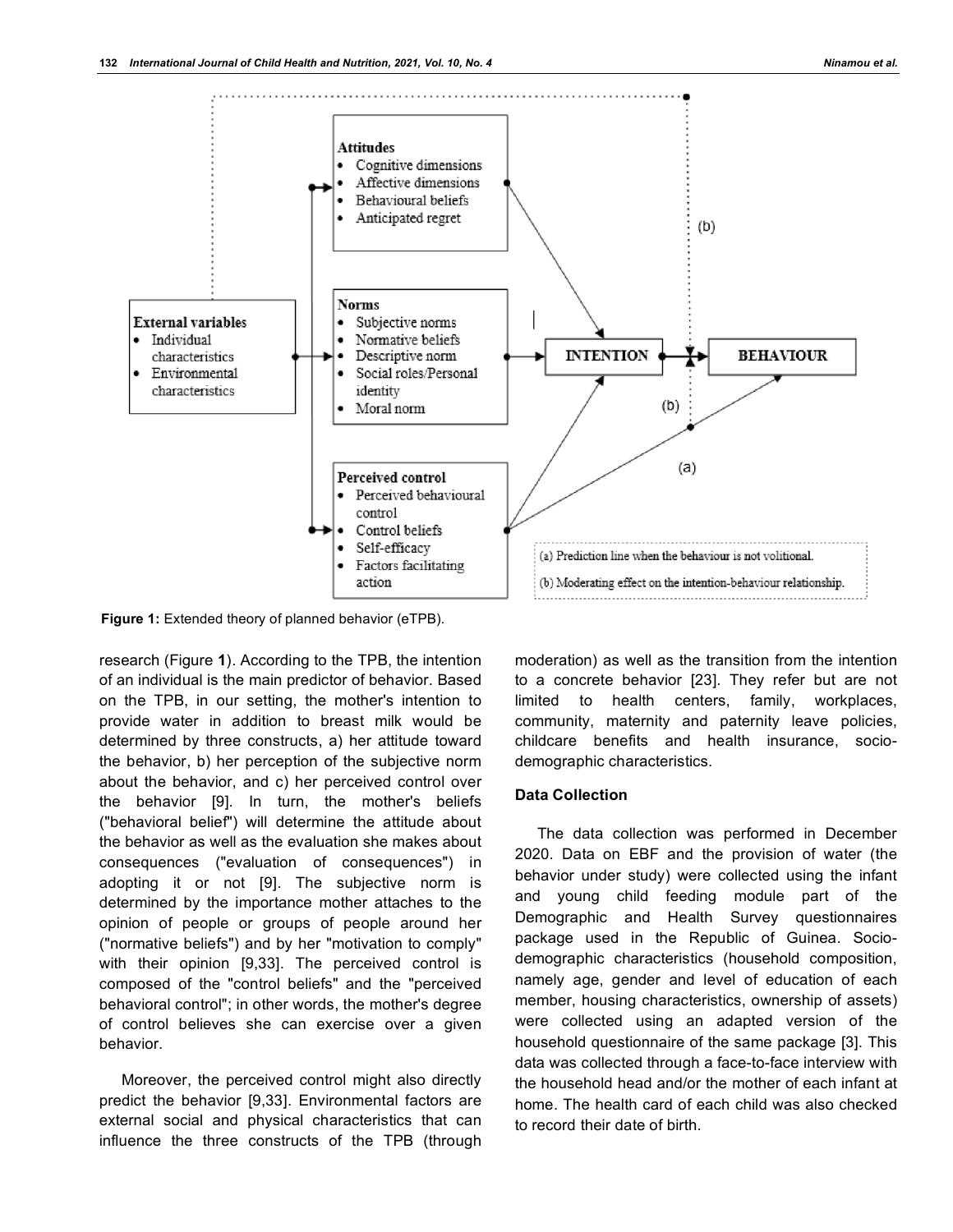Data on each theoretical framework's construct was collected using a validated and reliable questionnaire [30], developed based on qualitative information collected through focus-group discussions. This questionnaire includes 58 items (including one item to measure the intention) spread out, as follows for each construct: attitude, 20; subjective norm, 11; perceived control, 12; environment-related factors, 14 items. The questionnaire was administered to each mother during a face-to-face interview conducted by enumerators at home. Beforehand, the enumerator explained to each participating mother how to express their answers on the questionnaire items on a Likert scale before reading each item and responses' options. Each mother was invited to indicate with her finger or mark each respective scale's selected answer with a pen for every item.

#### **Data Analysis**

#### *Behavior Understudy*

To assess if the child was provided water, the following questions of the infant and young child feeding module were used: a) if the child was breastfed yesterday (day or night), b) if plain water was offered to the child yesterday (day or night), and c) if any other liquid was offered to the child as it may indicate the provision of water under a different name/format such as bottle water. If the mother responded "yes" to the first question, "no" to question b, and "no" to question c, the mother was classified as not providing water to her baby and was assigned a score of zero. If the answer to the first question "a" was no or the answer to one of the questions "b" and "c" was a "yes", a score of one (1) was given.

The EBF status and whether the infant benefited from early initiation after birth were assessed using WHO guidelines [34].

#### *Child, Mother, and Household Characteristics*

Household, mother, and child socio-demographic data were entered directly into version 25.0 of IBM's SPSS. Descriptive analyses (chi-square tests) were performed to assess differences in proportions of mothers providing water to their infants between categories of the child, mother, and household characteristics.

A factor analysis using principal axis factoring was performed on the correlation matrix to define each household's socioeconomic score. Initially, 39 items on ownership of assets and housing conditions were used.

Items for which the frequency of distribution indicated that at least 90% of households were having or not the items or benefited from a particular service were removed. The final score considered 20 items (animals and farming land, radio, television, refrigerator/freezer, gas stove, table and chairs, wardrobe, couch, clocks, shelves, air conditioner, cell phone, motorcycle, bicycle, bank account or participate to community funds called "tontine", van), which explains 20,94% of the factor's total variance and composition of the socioeconomic score. The Kaiser-Meyer-Olkin Test, which assesses the data's suitability for the factor analysis, was 0.775, which is satisfactory [35].

## *Measurement of Psychosocial and Environmental Constructs*

For each item of the questionnaire and each mother, a numeric value ranging from -2 (e.g., strongly disagree/unlikely/disapprove) to +2 (e.g., strongly agree/likely/approve) was assigned to each response on the Likert scale [32]. Thereafter, frequency distributions were performed to check for data completeness and accuracy.

Also, in preparation for subsequent analysis, scores of worded items so that the option to answer "in agreement" with a statement that did not reflect a positive attitude towards the behavior were reversed. For instance, for the question to the mother on her intention to provide water to the child, which was formulated as follows:" I intend to give water to my child under six months in addition to breast milk," responses options ranged from less likely (score of -2) to very likely (+2). For such items, responses were reversed or, in other words, a negative score (-2) was assigned to "very likely" while a score of +2 was allocated to the "very unlikely" response option.

Two types of measures were used to assess the extended TPB psychosocial constructs: indirect and direct, usually strongly associated [36,37]. According to Montaño and Kasprzyk [37], both measures are interesting if one focuses on intervention messages. Indirect measures help understand what "drives behaviors", while direct constructs are usually more associated with the intention. Investigating the relationship between each item under each construct and the indirect measure is also recommended [36]. Consequently, indirect measures were computed for the attitude by multiplying each mother's score on a behavioral belief concerning an outcome by the corresponding outcome (Supplementary material) [36,37]. For example, the mean score on the item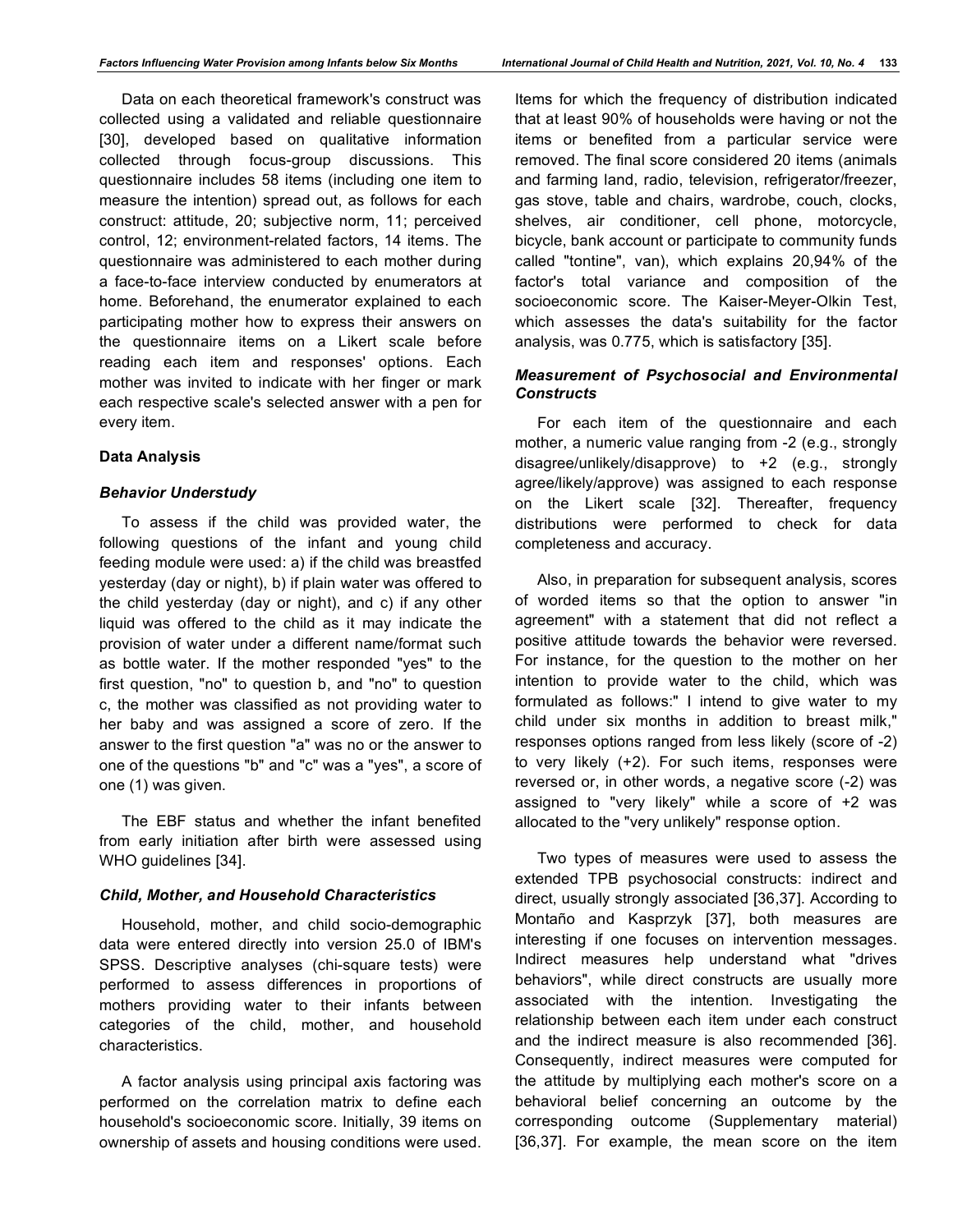"giving water help prevent constipation" (a behavioral belief concerning an outcome) and "for you, preventing your child from getting constipated" (the corresponding consequence of giving water) were multiplied. The same procedure was applied to other pairs of items used to assess the attitude construct (see Supplementary material) as well as to items of the subjective norm and the perceived control. After that, for each of the three constructs and each mother, the indirect measure was calculated by averaging all mean scores of paired items and individual items' raw scores. Besides, for each mother, direct measurements of each construct were calculated based on responses of items (attitude, the score of one unique item; subjective norm, mean of the score of two items; perceived control, mean score of three items). These direct measurements were differently worded from a semantic perspective. Instead, they asked the mother to rate behavior as useful / not useful, in agreement/disagreement, or as under her control of not [37]. For the environment construct, the mean score of all items was calculated for each mother.

Spearman correlations were performed to investigate bivariate relationships between a) categorical scores of individual items for each behavioral, normative and control beliefs and mean scores of indirect and direct measures for the attitude, the subjective norm and the perceived control constructs, b) mean scores of indirect and direct measures, c) categorical (only for the attitude given that there was only one item) or continuous scores (subjective norm and perceived control) of direct measures and the categorical (and reversed) score on the intention.

Path analyses with version 1.6 of MPlus 8 [38] were used to investigate pathways by which psychosocial and environmental factors influenced the provision of water in addition to breast milk among mothers at baseline. Figure **2** presents the hypothesized pathways with each external and environmental variable predicting the three directly measured constructs, as suggested by Godin [23]. Figure **3** shows the hypothesized pathways with external and environmental variables moderating the relationship between the intention and behavior as indicated by the same author.

The assessment of the final model fit was performed using the following indicators and criteria: a) chi-square statistic above 0.05, b) a root mean square error for approximation (RMSEA) < 0.08 with confidence intervals < 0.10, c) comparative fit index (CFI) and Tucker-Lewis index (TLI) > 0.90, and standardized root mean residual (SRMR) < 0.08.



**Figure 2:** Hypothesized pathways between psychosocial (attitude: att\_dir, subjective norm: sn\_dir, perceived control: pc\_dir) and environment (env) and socio-demographic (education of mothers: educwm, early initiation of breastfeeding: early bf, number of antennal care visits: num\_anc, birth assisted by a skilled birth attendant: b-assist) factors, the intention (intent) and the behavior (behave): model A.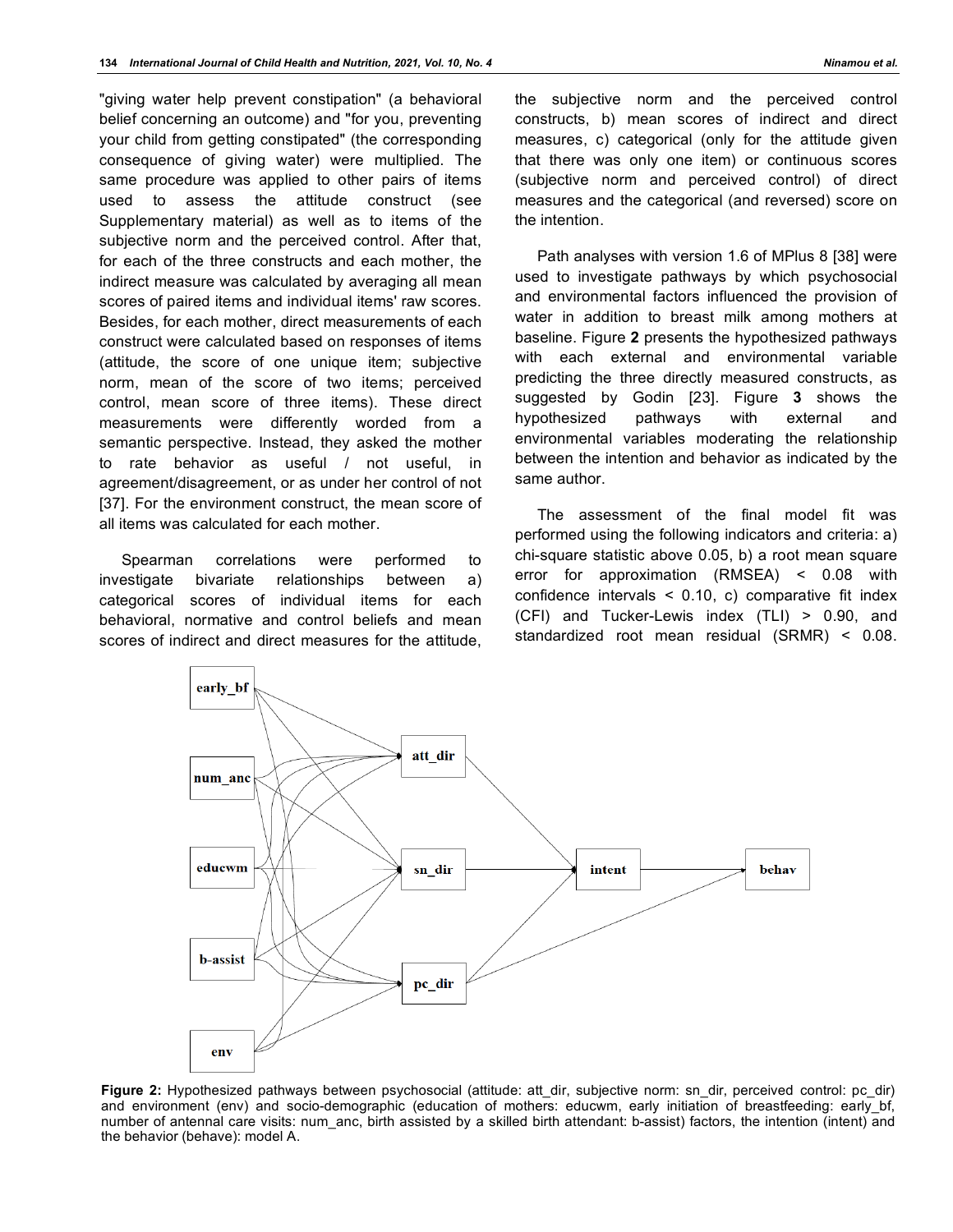

Figure 3: Hypothesized pathways between psychosocial (attitude: att dir, subjective norm: sn\_dir, perceived control: pc\_dir) and environment (env) and socio-demographic (education of mothers: educwm, early initiation of breastfeeding: early bf, number of antennal care visits: num\_anc, birth assisted by a skilled birth attendant: b-assist) factors, the intention (intent) and the behavior (behav): model B.

Insignificant pathways were removed using the Wald method while adding pathways was done with the Lagrange Multiplier method [39]. Theoretical considerations of possible pathways were examined before making changes to the model. For the final model to be accepted, all postulated pathways had to be statistically significant (*p* < 0.05). Standardized regression coefficients were computed for all remaining pathways to the size of each statistically significant path's relation.

#### **RESULTS**

## **Populations' Characteristics and Descriptive Analysis**

Tables **1** and **2** depict the socio-demographic characteristics of infants, mothers, households, and differences in proportions of mothers providing water to their children for each characteristic. Children's mean age was 1.83 months (standard deviation  $/$  SD = 1.03), while their mother's average age was 24.8 years (SD = 4.9). About 50% of mothers were housewives, were from the Soussou ethnic group, and had some primary school education. Almost 60% received at least 4 antenatal care (ANC) visits in their last pregnancy. The majority (68%) gave birth in a public health facility and were assisted by a skilled birth attendant. More than half of the mothers (57%) reported giving their children water in addition to breast milk (result not shown).

Among women who practiced early initiation of breastfeeding and those who attended at least 4 ANC visits, the proportions of mothers giving water to their children were lower than women who did not initiate breastfeeding within the hour after birth  $(p = 0.022)$ . The same findings were found for those whom a skilled birth attendant assisted at delivery. Moreover, the proportion of mothers giving water to their infants was higher among those who did not attend at least 4 ANC visits (*p* < 0.001, Table **1**).

Tables **3a** and **3b** report frequency distributions on five-response scales and mean scores for each item of the questionnaire and mean scores for indirect and direct constructs. Overall, about 75% of mothers intended to provide water in addition to breast milk to their babies. The mean score on the intention was 0.86 out of a maximum of 2. Over 70% of mothers agree that implementing the behavior is necessary because water is the drink for the child or will avoid fatigue due to thirst or the throat becoming dry. The same proportion also believes that providing water in addition to breast milk will not cause abdominal pain. Over 80% of mothers consider it as important/very important to give water to prevent the child from being thirsty, having a fever, losing weight, or having abdominal pain and getting constipated. Around 70% of mothers considered giving water in addition to breast milk to their children as useful/very useful. Mean scores for the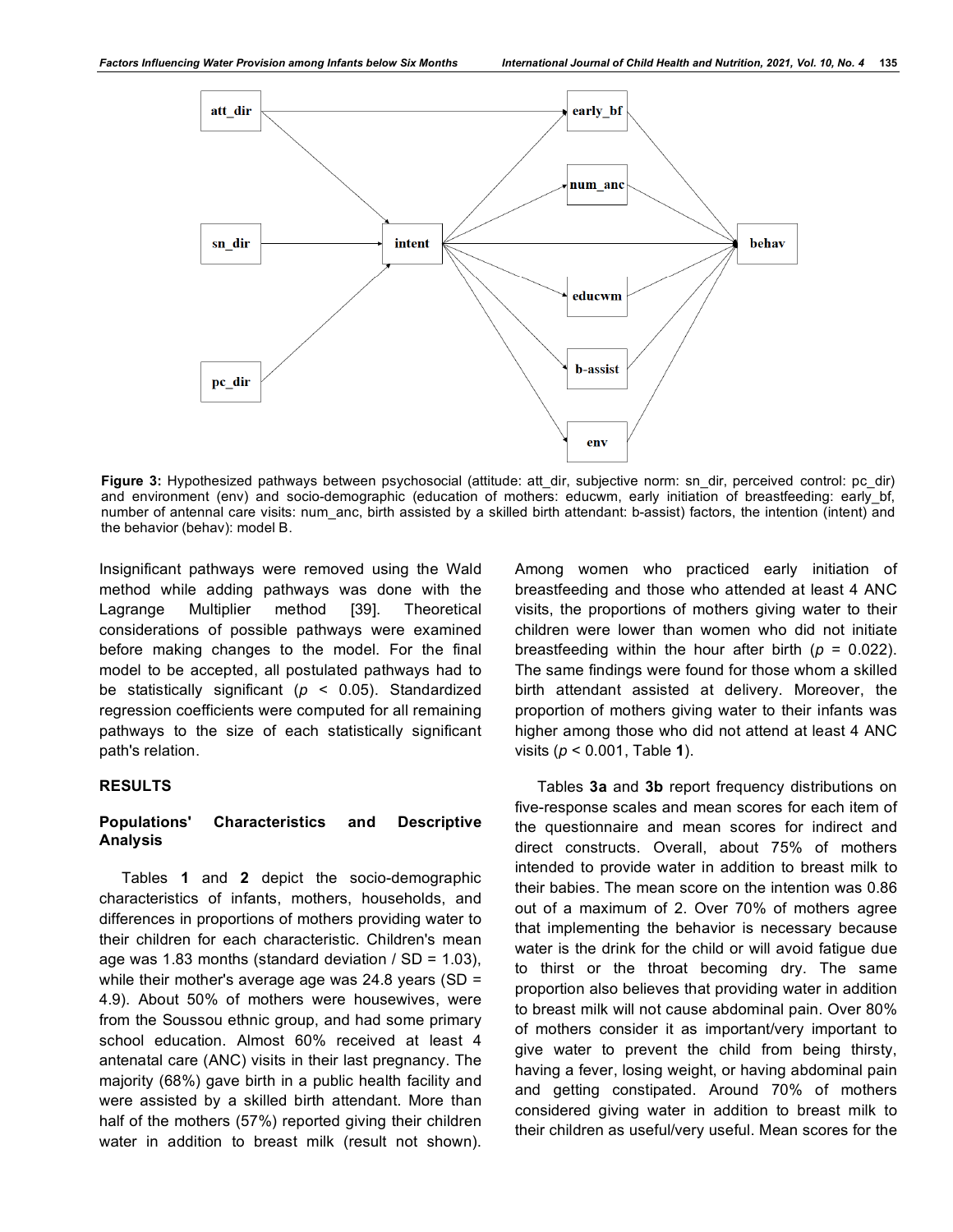## **Table 1: Socio-Demographic Characteristics of Infants and Mothers (N = 300)**

| Characteristic                            | N              | $\%$    | Mean + SD       | Women who give water | $p$ -value* |
|-------------------------------------------|----------------|---------|-----------------|----------------------|-------------|
| Infants characteristics N=300             |                |         |                 |                      |             |
| Age (days)                                |                |         | $1.83 \pm 1.03$ |                      |             |
| Sex                                       |                |         |                 |                      |             |
| Male                                      | 146            | 48.7    |                 | 55.5                 | 0.922       |
| Female                                    | 154            | 51.3    |                 | 57.8                 |             |
| Early initiation of breastfeeding (< 1 h) |                |         |                 |                      |             |
| Yes                                       | 155            | 51.7    |                 | 48.4                 | 0.022       |
| <b>No</b>                                 | 145            | 48.3    |                 | 67.2                 |             |
| Birth weight (kg)                         |                |         | $3.20 \pm 0.48$ |                      |             |
| $2.5 - 2.9$                               | 156            | 52.0    |                 | 51.9                 | 0.244       |
| $\geq 3$                                  | 112            | 37.3    |                 | 59.8                 |             |
| Not available                             | 32             | 10.7    |                 | 68.8                 |             |
| <b>Mothers' characteristics</b>           |                |         |                 |                      |             |
| Age groups (years)                        |                |         | $24.8 \pm 4.9$  |                      |             |
| $20 - 24$                                 | 157            | 52.3    |                 | 58.0                 | 0.720       |
| 25-29                                     | 86             | 28.7    |                 | 52.3                 |             |
| 30-34                                     | 41             | 13.7    |                 | 65.9                 |             |
| 35-39                                     | 12             | 4.0     |                 | 41.7                 |             |
| $\geq 40$                                 | $\overline{4}$ | 1.3     |                 | 50.0                 |             |
| Occupation                                |                |         |                 |                      |             |
| Housewife                                 | 140            | 46.7    |                 | 58.6                 | 0.007       |
| Employee/private                          | 80             | 26.7    |                 | 57.5                 |             |
| Merchant                                  | 38             | 12.7    |                 | 63.2                 |             |
| Unemployed                                | 11             | 3.7     |                 | 36.4                 |             |
| Student                                   | 31             | 10.3    |                 | 45.2                 |             |
| <b>Education level</b>                    |                |         |                 |                      |             |
| No formal education                       | 99             | 33.0    |                 | 66.7                 | 0.032       |
| Primary (incomplete/complete)             | 89             | 29.7    |                 | 65.2                 |             |
| High school (incomplete/complete)         | 88             | 29.3    |                 | 44.3                 |             |
| University                                | 24             | $8.0\,$ |                 | 54.2                 |             |
| Religion                                  |                |         |                 |                      |             |
| Muslim                                    | 273            | 91.0    |                 | 57.1                 | 0.629       |
| Christian                                 | 25             | 8.3     |                 | 48.0                 |             |
| Animist                                   | $\overline{a}$ | $0.7\,$ |                 | 100                  |             |
| <b>Ethnic group</b>                       |                |         |                 |                      |             |
| Soussou                                   | 149            | 49.7    |                 | 65.8                 | 0.078       |
| Poular                                    | 49             | 16.3    |                 | 49.0                 |             |
| Malinka                                   | 56             | 18.7    |                 | 39.3                 |             |
| Kissi                                     | 9              | $3.0\,$ |                 | 22.2                 |             |
| Toma                                      | 11             | 3.7     |                 | 54.5                 |             |
| Guèrzé                                    | 14             | 4.7     |                 | 71.4                 |             |
| Others                                    | 12             | $4.0$   |                 | 81.8                 |             |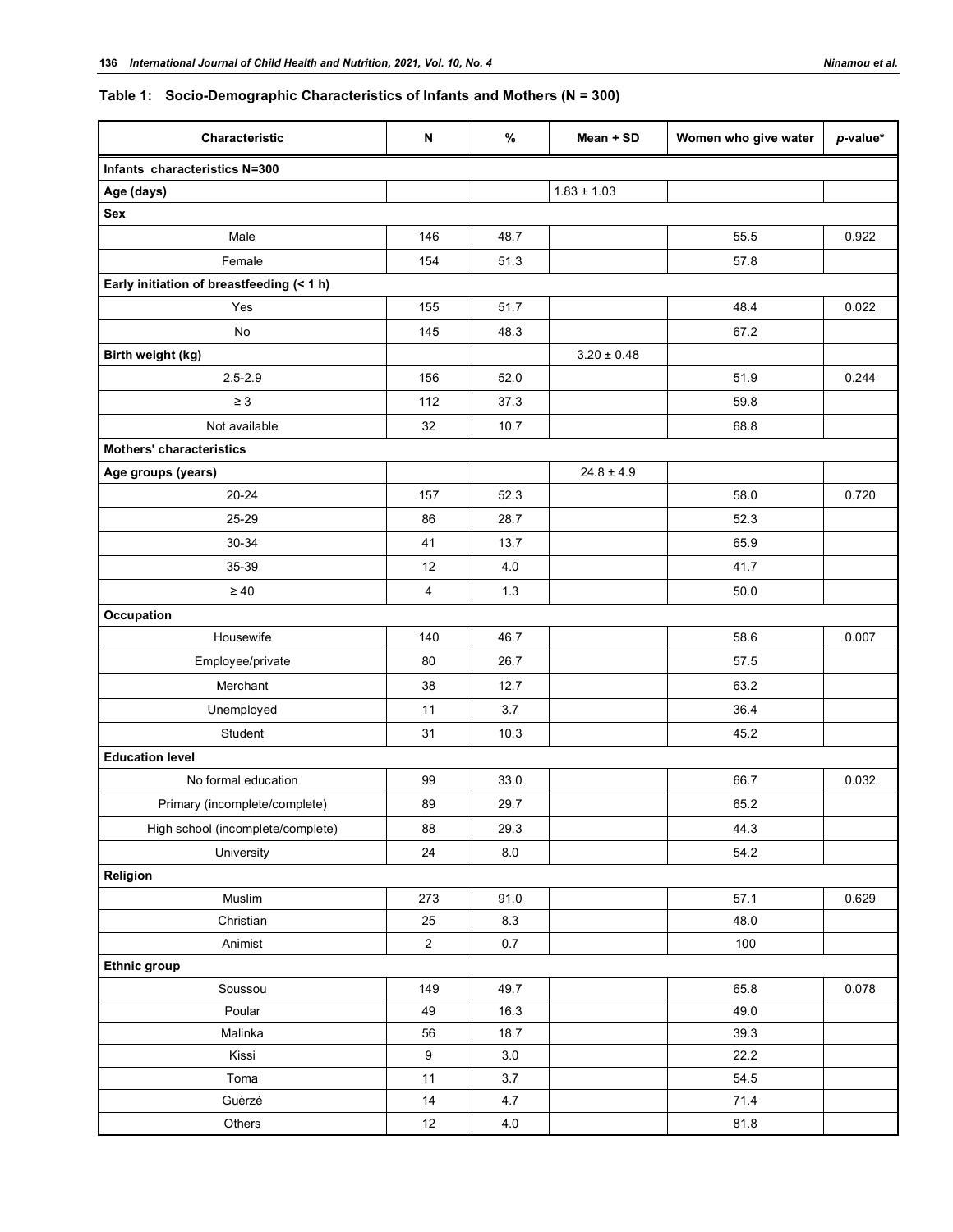|  | (Table 1). Continued. |
|--|-----------------------|
|  |                       |

| <b>Characteristic</b>                       | N   | %    | Mean + SD     | Women who give water | p-value* |
|---------------------------------------------|-----|------|---------------|----------------------|----------|
| Number of antenatal care (ANC) visits       |     |      | $3.6 \pm 1.2$ |                      |          |
| $1 - 3$ ANCs                                | 120 | 40.0 |               | 66.7                 | < 0.001  |
| $\geq$ 4 ANCs                               | 170 | 56.7 |               | 50.0                 |          |
| Don't know                                  | 10  | 3.3  |               | 50.0                 |          |
| <b>Place of birth</b>                       |     |      |               |                      |          |
| Public health facility                      | 204 | 68.0 |               | 55.9                 | 0.177    |
| Private health facility                     | 70  | 23.3 |               | 58.6                 |          |
| Others                                      | 26  | 8.7  |               | 57.7                 |          |
| Birth assisted by a skilled birth attendant |     |      |               |                      |          |
| Yes                                         | 291 | 97.0 |               | 56.7                 | < 0.001  |
| <b>No</b>                                   | 9   | 3.0  |               | 55.6                 |          |

\*Indicate significant difference (*p*<0.05) between proportions of mothers who gave water to their child for each socio-demographic characteristic.

## **Table 2: Socio-Demographic Characteristics of Husbands/Partners and Households (N = 300)**

| <b>Characteristic</b>             | N   | $\%$ | Mean + SD      | Women who give water | p-value* |
|-----------------------------------|-----|------|----------------|----------------------|----------|
| Husband/partner characteristics   |     |      |                |                      |          |
| Age groups (years)                |     |      | $35.6 \pm 8.3$ |                      |          |
| $20 - 24$                         | 22  | 7.3  |                | 63.6                 | 0.103    |
| 25-29                             | 42  | 14.0 |                | 61.9                 |          |
| 30-34                             | 74  | 24.7 |                | 50.0                 |          |
| 35-39                             | 61  | 20.3 |                | 47.5                 |          |
| $\geq 40$                         | 101 | 33.7 |                | 63.4                 |          |
| <b>Education level</b>            |     |      |                |                      |          |
| No formal education               | 105 | 35.0 |                | 52.4                 | 0.780    |
| Primary (incomplete/complete)     | 35  | 11.7 |                | 60.0                 |          |
| High school (incomplete/complete) | 81  | 27.0 |                | 59.3                 |          |
| University (incomplete/complete)  | 79  | 26.3 |                | 58.2                 |          |
| Religion                          |     |      |                |                      |          |
| Muslim                            | 271 | 90.3 |                | 56.8                 | 0.877    |
| Christian                         | 29  | 9.7  |                | 55.2                 |          |
| <b>Ethnic group</b>               |     |      |                |                      |          |
| Soussou                           | 127 | 42.3 |                | 66.9                 | 0.022    |
| Poular                            | 69  | 23.0 |                | 44.9                 |          |
| Malinka                           | 59  | 19.7 |                | 40.7                 |          |
| Kissi                             | 11  | 3.7  |                | 54.5                 |          |
| Toma                              | 3   | 1.0  |                | 0.0                  |          |
| Guèrzé                            | 16  | 5.3  |                | 75.0                 |          |
| Others                            | 15  | 5.0  |                | 78.6                 |          |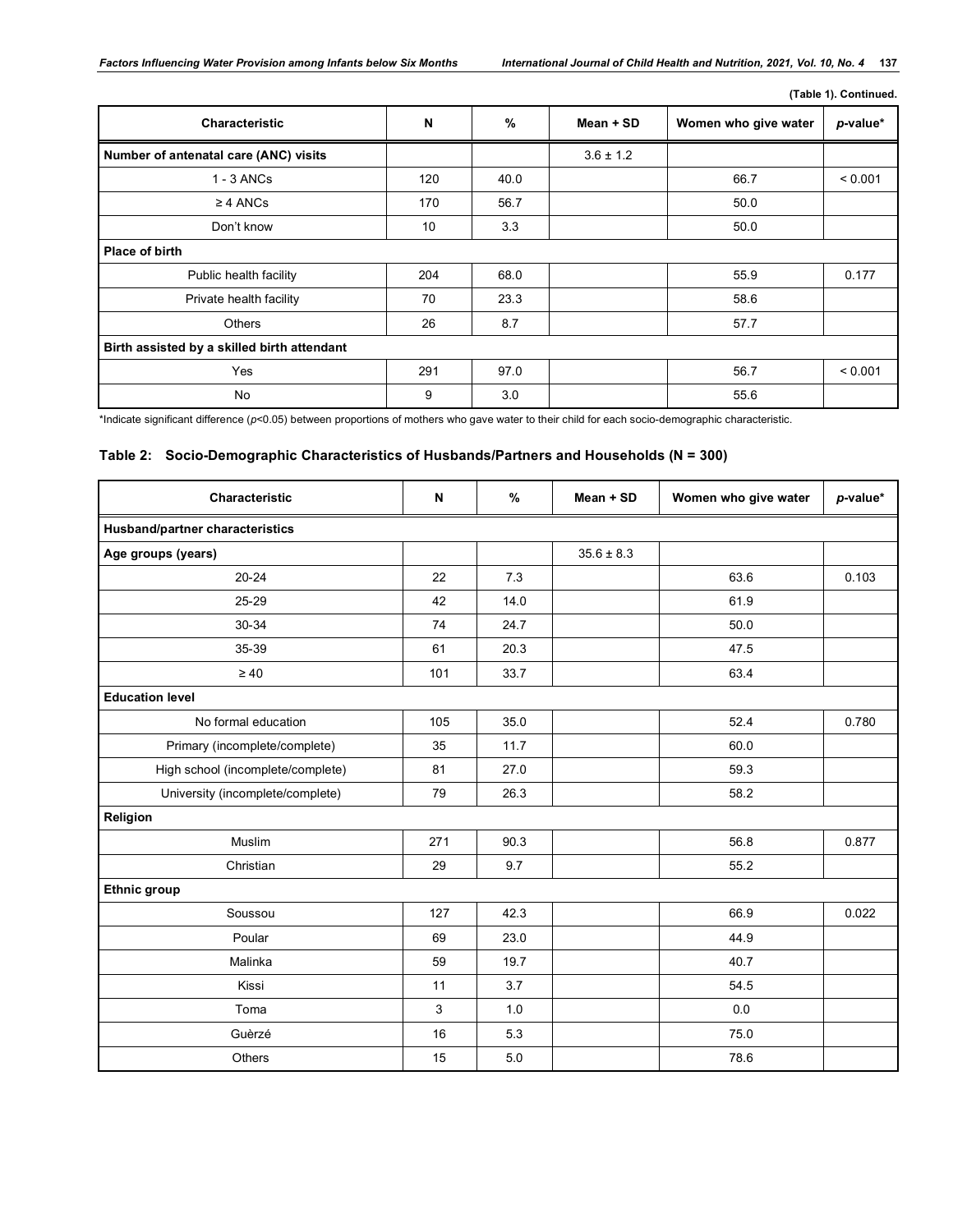|  | (Table 2). Continued. |
|--|-----------------------|
|--|-----------------------|

| Characteristic                     | N   | %    | Mean + SD      | Women who give water | p-value* |
|------------------------------------|-----|------|----------------|----------------------|----------|
| <b>Households' characteristics</b> |     |      |                |                      |          |
| Number of household members        |     |      | $5.0 \pm 2.0$  |                      |          |
| 3                                  | 80  | 26.7 |                | 46.3                 | 0.790    |
| 4                                  | 58  | 19.3 |                | 51.7                 |          |
| 5                                  | 66  | 22.0 |                | 60.6                 |          |
| $\geq 6$                           | 96  | 32.0 |                | 62.1                 |          |
| Number of under-5 children         |     |      | $1.5 \pm 0.7$  |                      |          |
| $\mathbf{1}$                       | 181 | 60.3 |                | 51.9                 | 0.314    |
| $\overline{2}$                     | 90  | 30.0 |                | 62.2                 |          |
| $\geq 3$                           | 29  | 9.7  |                | 74.1                 |          |
| Socioeconomic quintile             |     |      |                |                      |          |
| Quintile 1                         |     |      | $-0.9 \pm 0.2$ | 61.7                 | 0.485    |
| Quintile 2                         |     |      | $-0.6 \pm 0.1$ | 56.7                 |          |
| Quintile 3                         |     |      | $-0.3 \pm 0.1$ | 63.3                 |          |
| Quintile 4                         |     |      | $0.3 \pm 0.2$  | 55.0                 |          |
| Quintile 5                         |     |      | $1.6 \pm 0.6$  | 48.0                 |          |

† Indicate significant difference (*p*<0.05) between proportions of mothers who gave water to their child for each socio-demographic characteristic.

## **Table 3a: Frequency Distributions (%) of Responses and Mean Score (± Standard Deviation /SD) for each item of the Questionnaire, Direct (DM) and Indirect Measurements (IM) of each Construct (N = 300)**

| Construct, items number, and description                                                           |                      |                 | Scores and choices of responses |        |                | Mean    | <b>SD</b> |
|----------------------------------------------------------------------------------------------------|----------------------|-----------------|---------------------------------|--------|----------------|---------|-----------|
|                                                                                                    | $-2$                 | $-1$            | 0                               | 1      | $\mathbf{2}$   |         |           |
| Intention                                                                                          | Very unlikely        | Unlikely        | +/- Likely                      | Likely | Very likely    |         |           |
| I intend to give water to my child under six months of<br>age (IU6M) in addition to breast milk.   | 12.0                 | 11.0            | 1.0                             | 31.3   | 44.7           | 0.86    | 1.40      |
| Attitude (ATT)                                                                                     |                      |                 |                                 |        |                |         |           |
| <b>Behavioral beliefs</b>                                                                          | Strongly<br>disagree | <b>Disagree</b> | Neither agree<br>nor disagree   | Agree  | Strongly agree |         |           |
| Giving water to IU6M in addition to breast milk (BM)<br>is good for their growth.                  | 12.0                 | 15.3            | 9.7                             | 42.3   | 20.7           | 0.44    | 1.30      |
| Giving water to the IU6M  is necessary because<br>milk is the food, and water is the drink.        | 5.7                  | 20.3            | 3.3                             | 40.0   | 30.7           | 0.70    | 1.26      |
| Giving water to my IU6M  helps prevent<br>constipation                                             | 6.7                  | 22.3            | 11.7                            | 38.0   | 21.3           | 0.45    | 1.25      |
| Children U6M should be given water  when there<br>is little or no milk production                  | 11.3                 | 25.3            | 5.3                             | 38.3   | 19.7           | 0.30    | 1.34      |
| Children U6M should be given water  to avoid<br>fatique due to thirst.                             | 9.7                  | 15.0            | 2.3                             | 46.7   | 26.3           | 0.65    | 1.28      |
| Children U6M must be given water  to breast milk,<br>or their throats will become dry.             | 10.0                 | 15.3            | 0.7                             | 37.0   | 37.0           | 0.76    | 1.36      |
| Milk of certain colors causes tingling of the<br>tonque/diarrhea, so it is necessary to give water | 10.3                 | 21.3            | 21.3                            | 34.7   | 12.3           | 0.17    | 1.20      |
| Giving water to my IU6M, , allows him to get used<br>to water                                      | 11.0                 | 22.3            | 10.0                            | 41.7   | 15.0           | 0.27    | 1.27      |
| Giving my IU6M water  will not cause abdominal<br>pain.                                            | 11.3                 | 58.7            | 11.0                            | 12.7   | 6.3            | $-0.56$ | 1.05      |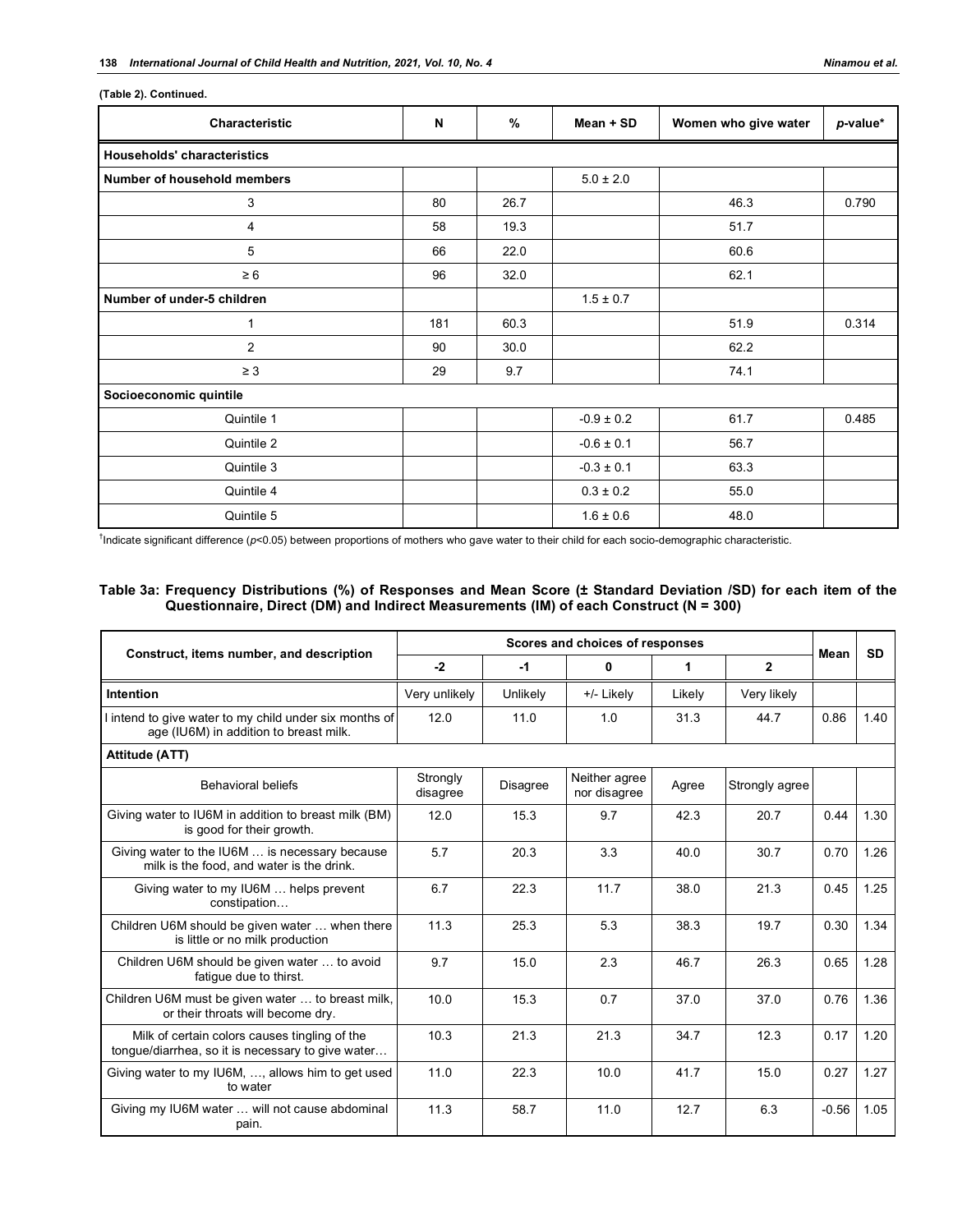| (Table 3a). Continued.                                                                                       |                        |                |                                 |           |                     |         |           |  |  |  |
|--------------------------------------------------------------------------------------------------------------|------------------------|----------------|---------------------------------|-----------|---------------------|---------|-----------|--|--|--|
| Construct, items number, and description                                                                     |                        |                | Scores and choices of responses |           |                     | Mean    | <b>SD</b> |  |  |  |
|                                                                                                              | -2                     | -1             | 0                               | 1         | $\mathbf{2}$        |         |           |  |  |  |
| Giving my IU6M water  will help prevent<br>constipation.                                                     | 5.0                    | 34.3           | 8.3                             | 39.0      | 13.3                | 0.21    | 1.19      |  |  |  |
| Children U6M should be given water when given<br>medication.                                                 | 4.3                    | 35.7           | 3.7                             | 47.3      | 9.0                 | 0.21    | 1.15      |  |  |  |
| Evaluation of consequences                                                                                   | Not very<br>important  | Not important  | +/-important                    | Important | Very important      |         |           |  |  |  |
| For you, preventing your IU6M from becoming thirsty<br>is                                                    | 4.7                    | 10.7           | 4.3                             | 29        | 51.3                | 1.12    | 1.18      |  |  |  |
| For you, preventing your IU6M from having a fever<br>is                                                      | 2.7                    | 6.0            | 4.3                             | 37.7      | 49.3                | 1.25    | 0.98      |  |  |  |
| For you, preventing your IU6M from losing weight<br>is                                                       | 2.0                    | 5.7            | 4.7                             | 44.7      | 43.0                | 1.21    | 0.92      |  |  |  |
| For you, preventing your IU6M from having<br>abdominal pain  is                                              | 2.0                    | 5.7            | 2.3                             | 35.0      | 55.0                | 1.35    | 0.93      |  |  |  |
| For you, preventing your IU6M from making gurgling<br>noises is                                              | 1.7                    | 6.0            | 1.7                             | 49.3      | 41.3                | 1.23    | 0.88      |  |  |  |
| For you, preventing your IU6M from getting tingling<br>tongue/diarrhea  is                                   | 6.0                    | 20.3           | 5.7                             | 44.0      | 24.0                | 0.60    | 1.22      |  |  |  |
| For you, preventing your IU6M from reacting<br>abnormally to the introduction of water is                    | 1.7                    | 19.7           | 3.7                             | 50.3      | 24.7                | 0.77    | 1.08      |  |  |  |
| For you, preventing your IU6M from getting<br>constipated is                                                 | 1.3                    | 6.7            | 4.3                             | 58.0      | 29.7                | 1.08    | 0.85      |  |  |  |
| Indirect measure*                                                                                            |                        |                |                                 |           |                     | 0.51    | 0.98      |  |  |  |
|                                                                                                              | Very useless           | <b>Useless</b> | +/- Useful                      | Useful    | Very useful         |         |           |  |  |  |
| For me, giving water to my IU6M in addition to breast<br>milk would be                                       | 7.7                    | 17.0           | 3.7                             | 36.7      | 35                  | 0.74    | 1.30      |  |  |  |
| Direct measure                                                                                               |                        |                |                                 |           |                     | 0.74    | 1.30      |  |  |  |
| <b>Subjective norms</b>                                                                                      |                        |                |                                 |           |                     |         |           |  |  |  |
| Normative beliefs                                                                                            | Strongly<br>disapprove | Disapprove     | +/- approve                     | Approve   | Strongly<br>approve |         |           |  |  |  |
| Your Mother-in-law                                                                                           | 6.3                    | 11.0           | 31.3                            | 15.7      | 35.7                | 0.63    | 1.25      |  |  |  |
| Your spouse's grandmother                                                                                    | 7.0                    | 9.0            | 49.7                            | 14.0      | 20.3                | 0.32    | 1.11      |  |  |  |
| Your grandmother                                                                                             | 8.0                    | 3.7            | 42.7                            | 20.3      | 25.3                | 0.51    | 1.15      |  |  |  |
| Your mother                                                                                                  | 8.3                    | 10.3           | 28.3                            | 16.3      | 36.7                | 0.63    | 1.30      |  |  |  |
| Motivation to comply                                                                                         | Very unlikely          | Unlikely       | +/- Likely                      | Likely    | Very likely         |         |           |  |  |  |
| Your Spouse/Partner                                                                                          | 25.7                   | 20.0           | 16.0                            | 27.3      | 11.0                | $-0.22$ | 1.38      |  |  |  |
| Your Mother-in-law                                                                                           | 15.7                   | 24.0           | 31.3                            | 17.7      | 11.3                | $-0.15$ | 1.22      |  |  |  |
| Your spouse's grandmother                                                                                    | 11.7                   | 18.3           | 49.3                            | 12.7      | 8.0                 | $-0.13$ | 1.04      |  |  |  |
| Your grandmother                                                                                             | 12.3                   | 17.0           | 44.7                            | 17.0      | 9.0                 | $-0.07$ | 1.09      |  |  |  |
| Your mother                                                                                                  | 14.0                   | 25.7           | 23.0                            | 21.7      | 15.7                | $-0.01$ | 1.29      |  |  |  |
| Indirect measure                                                                                             |                        |                |                                 |           |                     | 0.41    | 1.13      |  |  |  |
|                                                                                                              | Strongly<br>disagree   | Disagree       | +/- Disagree                    | Agree     | Strongly agree      |         |           |  |  |  |
| The most influential people  think I should give<br>water to my IU6M                                         | 18.3                   | 13.0           | 8.0                             | 23.0      | 37.7                | 0.49    | 1.54      |  |  |  |
| If I give my IU6M water in addition to breast milk,<br>most of the most influential people in my family will | 16.7                   | 5.3            | 13.7                            | 21.0      | 43.3                | 0.69    | 1.48      |  |  |  |
| Direct measure                                                                                               |                        |                |                                 |           |                     | 0.59    | 1.47      |  |  |  |

\*As stated in the core text, indirect measures are a combination of scores of paired and individual items.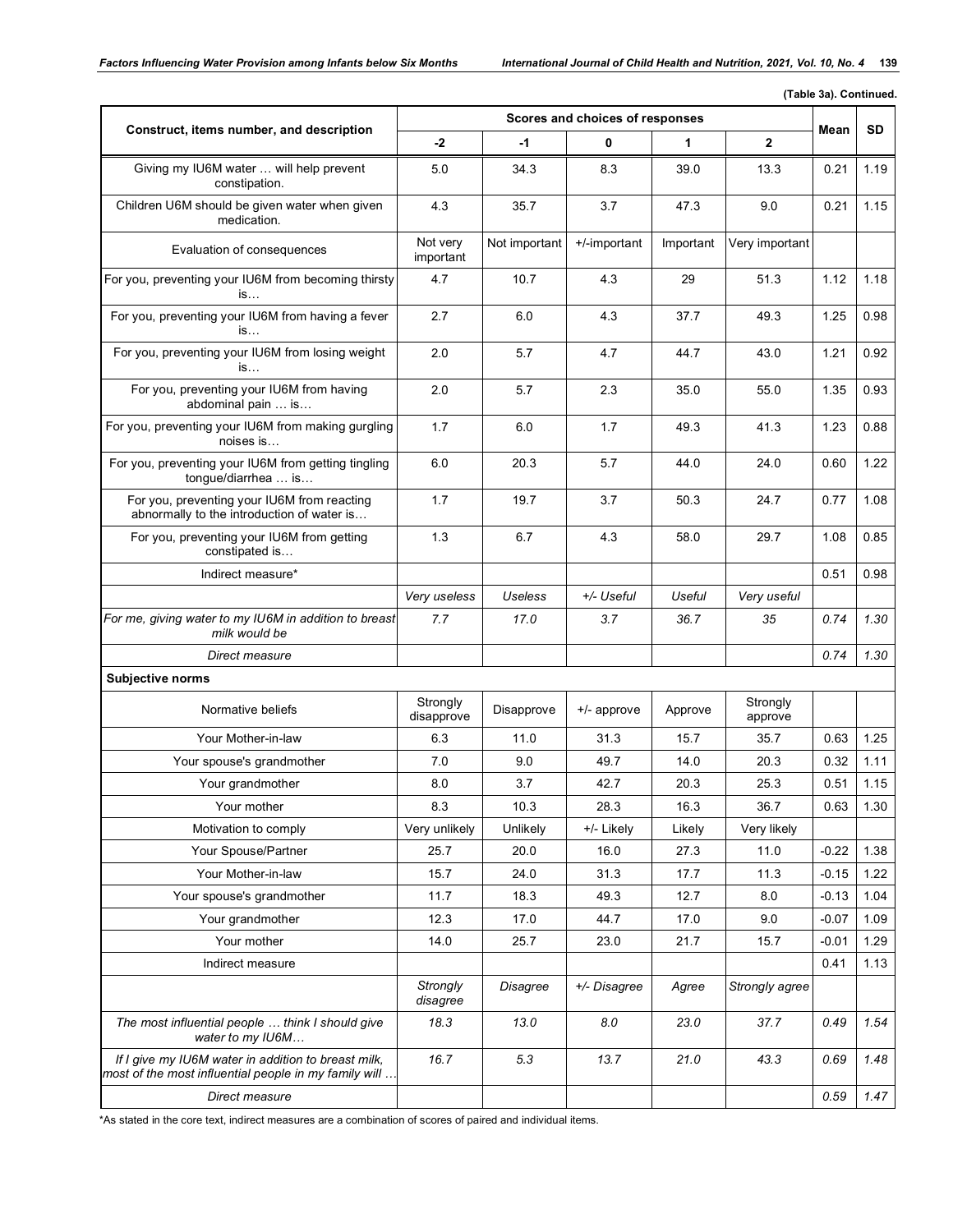## **Table 3b: Frequency Distributions (%) of Responses and Mean Score (± Standard Deviation /SD) for each Item of the**

**Questionnaire and for Direct and Indirect Measurements of each Construct (N = 300)**

|                                                                                             |                        |                     | Scores and choices of responses |              |                      |         |           |
|---------------------------------------------------------------------------------------------|------------------------|---------------------|---------------------------------|--------------|----------------------|---------|-----------|
| Construct, items number, and description                                                    | $-2$                   | $-1$                | 0                               | 1            | $\overline{2}$       | Mean    | <b>SD</b> |
| <b>Perceived control</b>                                                                    | Very unlikely          | Unlikely            | +/- Likely                      | Likely       | Very likely          |         |           |
| Control beliefs                                                                             |                        |                     |                                 |              |                      |         |           |
| I feel able not to provide water                                                            |                        |                     |                                 |              |                      |         |           |
| If I do not have the financial means to buy the water.                                      | 21.0                   | 46.3                | 8.0                             | 13.7         | 11.0                 | $-0.53$ | 1.27      |
| If I do not return to work.                                                                 | 7.0                    | 66.0                | 5.3                             | 11.3         | 10.3                 | $-0.48$ | 1.11      |
| If I do not leave him/her with someone at home.                                             | 9.3                    | 61.3                | 3.7                             | 17.7         | 8.0                  | $-0.46$ | 1.13      |
| If I do not give him/her a syrup or any other<br>medication.                                | 11.3                   | 42.7                | 6.7                             | 29.7         | 9.7                  | $-0.16$ | 1.24      |
| If I do not give him/her breast milk substitutes                                            | 16.3                   | 47.7                | 5.3                             | 22.0         | 8.7                  | $-0.41$ | 1.25      |
| Perceived behavioral control<br>The following factors will prevent me from providing water  |                        |                     |                                 |              |                      |         |           |
| Being sensitized about the benefits of EBF.                                                 | 3.3                    | 21.7                | 5.7                             | 41.0         | 28.3                 | 0.69    | 1.19      |
| Always staying with my IU6M                                                                 | 4.7                    | 43.3                | 5.7                             | 24.3         | 22.0                 | 0.16    | 1.31      |
| Being able to ensure a good milk supply after<br>childbirth.                                | 5.0                    | 43.7                | 4.7                             | 27.3         | 19.3                 | 0.12    | 1.29      |
| The fact of having my mother  who takes care of<br>my IU6M.                                 | 10.3                   | 51.0                | 5.7                             | 24.3         | 8.7                  | $-0.30$ | 1.20      |
| Indirect measure                                                                            |                        |                     |                                 |              |                      | 0.01    | 0.73      |
| If I wanted to, I could easily decide not to give water<br>to my IU6M                       | 7.3                    | 9.3<br>25.3<br>38.0 |                                 | 20.0         | 0.38                 | 1.26    |           |
|                                                                                             | Very difficult         | <b>Difficult</b>    | +/-Difficult                    | Easy         | Very easy            |         |           |
| For me, not giving water to my IU6M  would be                                               | 21.3                   | 22.7                | 10.0                            | 28.7         | 17.3                 | $-0.02$ | 1.44      |
|                                                                                             | Very<br>uncontrollable | Uncontrollable      | $+/-$<br>Uncontrollable         | Controllable | Very<br>controllable |         |           |
| How much control do you feel you have when you<br>decide not to give water to your IU6M     | 12.3                   | 41.0                | 16.3                            | 23.3         | 7.0                  | $-0.28$ | 1.16      |
| Direct measure                                                                              |                        |                     |                                 |              |                      | 0.03    | 1.08      |
| <b>Environment</b>                                                                          | Very unlikely          | Unlikely            | +/-Likely                       | Likely       | Very likely          |         |           |
| The following factors may stop me from providing<br>water                                   |                        |                     |                                 |              |                      |         |           |
| Not having access to individual counseling sessions<br>on EBF during antenatal care visits. | 19.0                   | 44.7                | 5.3                             | 24.7         | 6.3                  | $-0.45$ | 1.23      |
| Not having access to group education sessions on<br>EBF during antenatal care visits.       | 20.7                   | 42.7                | 6.0                             | 23.0         | 7.7                  | $-0.46$ | 1.26      |
| Not having access to individual counseling sessions<br>on EBF during immunization.          | 21.0                   | 41.3                | 7.0                             | 21.3         | 9.3                  | $-0.43$ | 1.29      |
| Not having access to group education sessions on<br>EBF during immunization.                | 21.0                   | 40.7                | 7.3                             | 22.7         | 8.3                  | $-0.43$ | 1.27      |
| Not having given birth in a health facility.                                                | 17.3                   | 43.7                | 14.0                            | 18.7         | 6.3                  | $-0.47$ | 1.16      |
| Not to be assisted by qualified personnel to give<br>birth.                                 | 20.7                   | 42.7                | 12.7                            | 18.7         | 5.3                  | $-0.55$ | 1.17      |
| Not having received support at birth in the<br>hospital/health center to initiate EBF.      | 21.3                   | 45.7                | 7.3                             | 22.0         | 3.7                  | $-0.59$ | 1.16      |
| Not being able to bring my IU6M to my workplace<br>spend the day with him/her               | 10.7                   | 51.3                | 8.7                             | 23.0         | 6.3                  | $-0.37$ | 1.14      |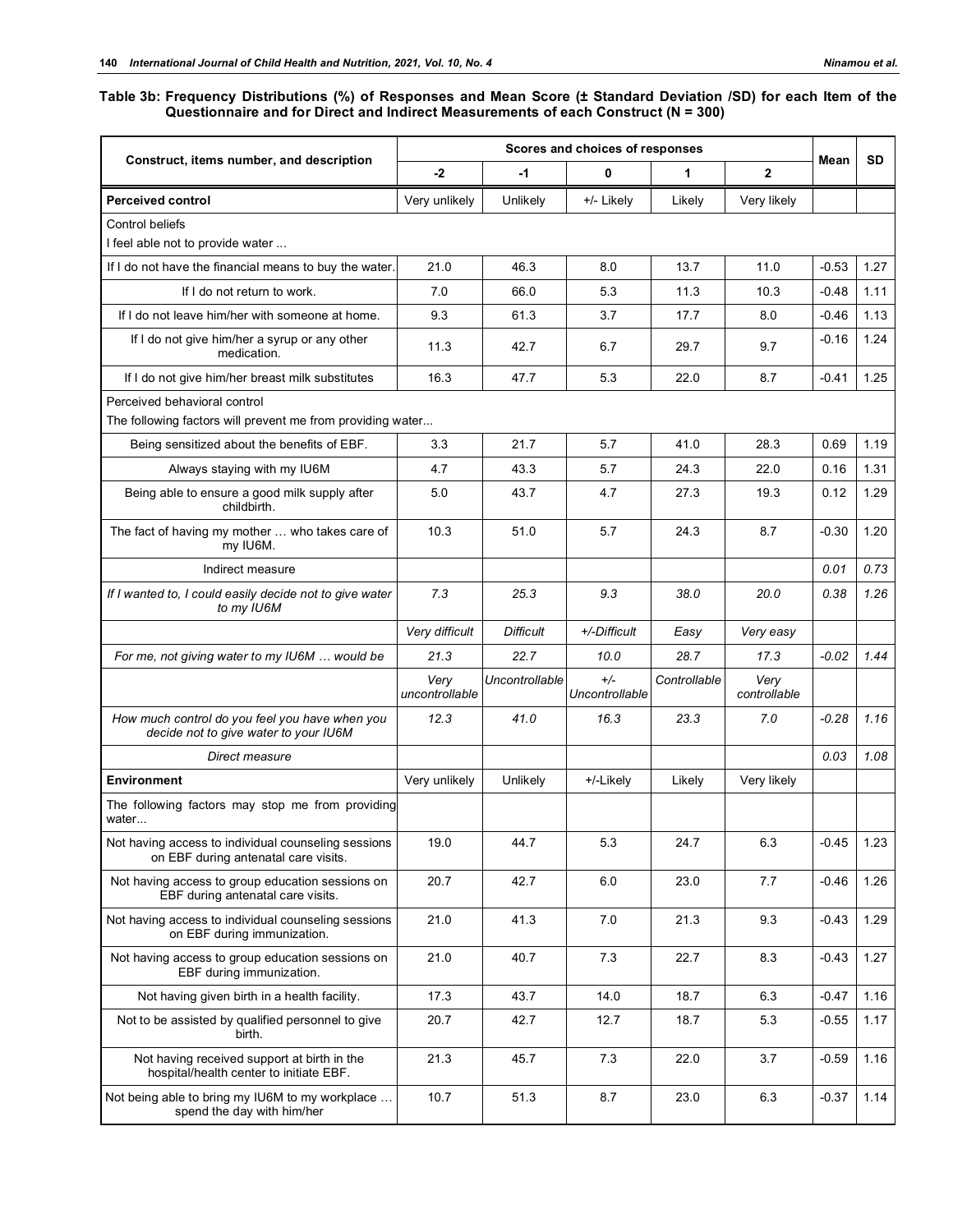**(Table 3b). Continued.**

|                                                                    |      |      |                                 |      |              | $\frac{1}{2}$ . as to be seen to be a set of the set of the set of the set of the set of the set of the set of the set of the set of the set of the set of the set of the set of the set of the set of the set of the set of the |           |
|--------------------------------------------------------------------|------|------|---------------------------------|------|--------------|----------------------------------------------------------------------------------------------------------------------------------------------------------------------------------------------------------------------------------|-----------|
| Construct, items number, and description                           |      |      | Scores and choices of responses |      |              | Mean                                                                                                                                                                                                                             | <b>SD</b> |
|                                                                    | $-2$ | $-1$ | 0                               |      | $\mathbf{2}$ |                                                                                                                                                                                                                                  |           |
| The following factors may facilitate me to provide water           |      |      |                                 |      |              |                                                                                                                                                                                                                                  |           |
| Having my child exposed to the sun at my workplace<br>or activity. | 3.0  | 21.3 | 4.3                             | 22.7 | 48.7         | 0.93                                                                                                                                                                                                                             | 1.29      |
| Having received BMS donation at the health facility                | 4.0  | 45.7 | 11.0                            | 26.7 | 12.7         | $-0.02$                                                                                                                                                                                                                          | 1.18      |
| Having been exposed to BMS advertising.                            | 6.3  | 43.0 | 12.7                            | 24.7 | 13.3         | $-0.04$                                                                                                                                                                                                                          | 1.21      |
| Receiving information that encouraged me to give<br>my child water | 5.7  | 24.7 | 6.7                             | 45.3 | 17.7         | 0.45                                                                                                                                                                                                                             | 1.20      |
| Having a place nearby to get good quality water.                   | 16.7 | 37.7 | 10.7                            | 21.7 | 13.3         | $-0.23$                                                                                                                                                                                                                          | 1.32      |
| Having the financial means to buy good quality<br>water.           | 18.7 | 42.0 | 6.0                             | 23.0 | 10.3         | $-0.36$                                                                                                                                                                                                                          | 1.30      |
| Environment                                                        |      |      |                                 |      |              | $-0.32$                                                                                                                                                                                                                          | 0.68      |

indirect and direct measurements of the attitude construct were respectively 0.51 and 0.74.

About 40% of mothers believe that their mother-inlaw, the grandmother of the spouse, their grandmother, and their mother will approve/strongly approve if they give water in addition to breast milk to their babies. About a third of the mothers were motivated to comply or adhere to these persons' perceived opinions. Moreover, around 60% of mothers agree/strongly agree that the most influential people in their surroundings think that water should be given to their children. Mean scores of the indirect and direct measurements of the subjective norm construct were 0.49 and 0.59, respectively.

Regarding the construct on the perceived control, it was unlikely/very unlikely for 7 out of 10 mothers to not provide water if they do not have financial means, do not return to work, or do not leave their baby with someone else. For five and six out of 10, respectively, it was also unlikely/very unlikely that they would not provide water if they did not have to give medication or breast milk substitutes. For about 60% of them, it was likely/very likely that, if they wanted to, they could easily not provide water to their child in addition to breast milk. However, around 45% perceived it as difficult/very difficult to not giving water to their baby. The mean scores for the indirect and direct constructs on the perceived control were both around 0.

Environment-related items that may stop or facilitate mothers to provide water in addition to breast milk to their children are listed in Table **2**. For more than 60%, it was unlikely/very unlikely that not having access to individual counseling or education group would stop

them from providing water. The same findings were observed regarding giving birth in a health facility, being assisted by a skilled birth attendant at delivery, or receiving support to initiate breastfeeding after birth. On the other hand, more than 50% reported that it was likely/very likely that having the child exposed under the sun at the workplace or elsewhere may facilitate the provision of water. About 40% responded that it was likely/very likely that having received breast milk substitutes donation or being exposed to their advertising may facilitate the provision of water. For about 3 out of 10 mothers, it was likely/very likely that having a place to get water of good quality and financial means to buy it may facilitate the provision of water in addition to breast milk. The mean score of the environment construct was -0.34.

Tables **4** to **6** show correlation results between items and indirect measurement as well as between indirect and direct measures for each psychosocial construct of the TPB. For the attitude, all individual items related to behavioral beliefs were correlated (*p* < 0.01) to the indirect measurement of the construct and to a lesser extent to its direct measurements, too (Table **4**). For the subjective norm beliefs, all individual items were correlated to the construct's direct measurement; except for one item, none was associated with the indirect measurement (Table **5**). As for the perceived control, all items assessing control beliefs were associated with the indirect measurement and, to a lesser extent, with the direct measure of the perceived control construct except one item (Table **6**). For each construct, indirect and direct measurements were correlated  $(p < 0.01)$ . Besides, except for the indirect measurement of the perceived control, all constructs of the extended TPB, either direct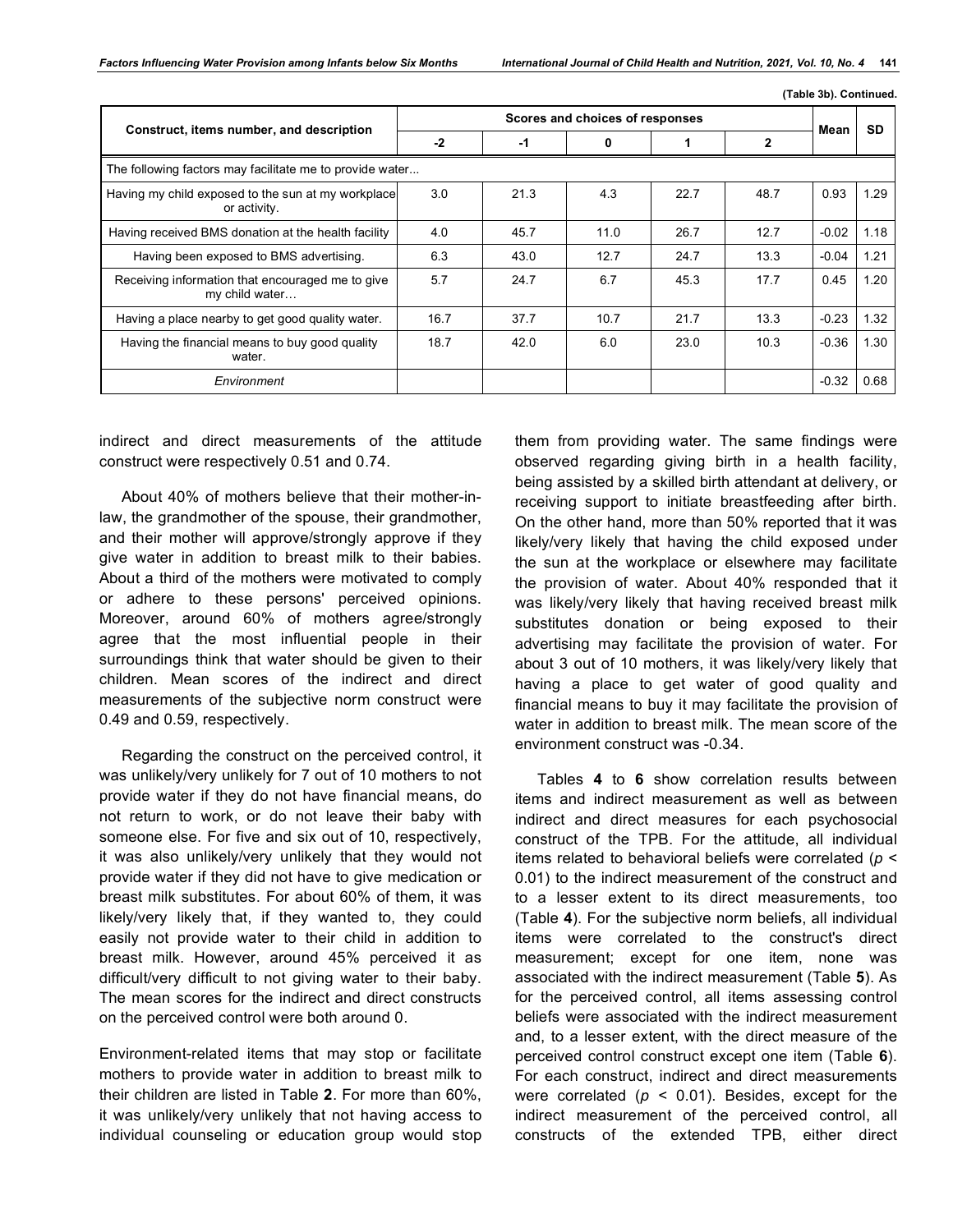| Items          | 1         | $\overline{2}$ | 3         | 4         | 5                     | 6         | 7         | 8         | 9        | 10        | 11        | DM    | IM    |
|----------------|-----------|----------------|-----------|-----------|-----------------------|-----------|-----------|-----------|----------|-----------|-----------|-------|-------|
| 1              | 1.000     |                |           |           |                       |           |           |           |          |           |           |       |       |
| 2              | $0.698$ " | 1.000          |           |           |                       |           |           |           |          |           |           |       |       |
| 3              | 0.743     | $0.708$ "      | 1.000     |           |                       |           |           |           |          |           |           |       |       |
| $\overline{4}$ | 0.615     | $0.554$ "      | $0.629$ " | 1.000     |                       |           |           |           |          |           |           |       |       |
| 5              | $0.661$ " | $0.722$ "      | 0.670     | 0.596     | 1.000                 |           |           |           |          |           |           |       |       |
| 6              | 0.664     | $0.712$ "      | $0.570$ " | 0.497     | $0.799$ <sup>**</sup> | 1.000     |           |           |          |           |           |       |       |
| $\overline{7}$ | $0.550$ " | $0.494$ "      | $0.590$ " | 0.592     | $0.561$ "             | 0.473     | 1.000     |           |          |           |           |       |       |
| 8              | 0.548     | $0.481$ "      | 0.598     | 0.583     | 0.513                 | $0.494$ " | 0.685     | 1.000     |          |           |           |       |       |
| 9              | $0.301$ " | $0.251$ "      | 0.278     | 0.197     | $0.209$ "             | 0.241     | 0.185     | 0.139     | 1.000    |           |           |       |       |
| 10             | $0.347$ " | $0.384$ "      | $0.490$ " | $0.334$ " | $0.354$ "             | 0.294     | 0.266     | $0.358$ " | $-0.028$ | 1.000     |           |       |       |
| 11             | 0.363     | $0.356$ **     | 0.486     | 0.353     | $0.391$ "             | 0.293     | 0.375     | 0.407     | 0.230    | 0.411     | 1.000     |       |       |
| DM             | 0.563     | $0.625$ "      | 0.575     | 0.509     | $0.626$ "             | 0.667     | $0.404$ " | 0.442     | 0.285    | $0.304$ " | $0.260$ " | 1.000 |       |
| IM             | 0.731     | $0.684$ "      | $0.751$ " | 0.652     | $0.661$ "             | $0.637$ " | 0.683     | $0.639$ " | 0.395    | 0.465     | 0.507     | 0.566 | 1.000 |

**Table 4: Correlations between Individual Items on Behavioral Beliefs, Direct (DM) and Indirect Measurements (IM): Attitude (N = 300)†**

\*\*Significant at p < 0.01 level (2-tailed).<br>\*Significant at p < 0.05 level (2-tailed).<br><sup>†</sup>Please, refer to Table **3a** for the listing of behavioral beliefs.

|                                           |  |  |  |  |  | Table 5: Correlations between Individual Items on Normative Beliefs, Direct (DM), and Indirect Measurements (IM): |  |
|-------------------------------------------|--|--|--|--|--|-------------------------------------------------------------------------------------------------------------------|--|
| Subjective Norm (N = $300$ ) <sup>T</sup> |  |  |  |  |  |                                                                                                                   |  |

| <b>Items</b> |           | ∍            |          |           | <b>DM</b> | IM    |
|--------------|-----------|--------------|----------|-----------|-----------|-------|
|              | 1.000     |              |          |           |           |       |
| ົ            | 0.662     | 1.000        |          |           |           |       |
| ົ            | 0.528     | $0.667$ "    | 1.000    |           |           |       |
|              | 0.645     | $0.590^{''}$ | 0.492    | 1.000     |           |       |
| DM           | $0.611$ " | $0.501$ "    | 0.398    | $0.600$ " | 1.000     |       |
| IM           | 0.033     | 0.073        | $-0.062$ | 0.144     | 0.273     | 1.000 |

\*\*Significant at p < 0.01 level (2-tailed).

\*Significant at p < 0.05 level (2-tailed). †

Please, refer to Table **3a** for the listing of normative beliefs.

#### **Table 6: Correlations between Individual Items on Control Beliefs, Direct (DM), and Indirect Measurements (IM): Perceived Control (N = 300)†**

| <b>Items</b>   |            | $\mathbf{2}$ | 3         | 4         | 5         | <b>DM</b> | IM    |
|----------------|------------|--------------|-----------|-----------|-----------|-----------|-------|
|                | 1.000      |              |           |           |           |           |       |
| $\mathcal{P}$  | 0.436      | 1.000        |           |           |           |           |       |
| 3              | $0.330$ "  | 0.648        | 1.000     |           |           |           |       |
| $\overline{4}$ | 0.187      | 0.484        | $0.587$ " | 1.000     |           |           |       |
| 5              | 0.462      | $0.581$ "    | 0.636     | 0.567     | 1.000     |           |       |
| <b>DM</b>      | 0.029      | 0.245        | $0.274$ " | $0.309$ " | 0.165     | 1.000     |       |
| IM             | $0.517$ ** | $0.621$ "    | 0.655     | $0.634$ " | $0.772$ " | $0.394$ " | 1.000 |

\*\*Significant at p < 0.01 level (2-tailed).

\*Significant at p < 0.05 level (2-tailed). †

<sup>†</sup>Please, refer to Table 3b for the listing of control beliefs.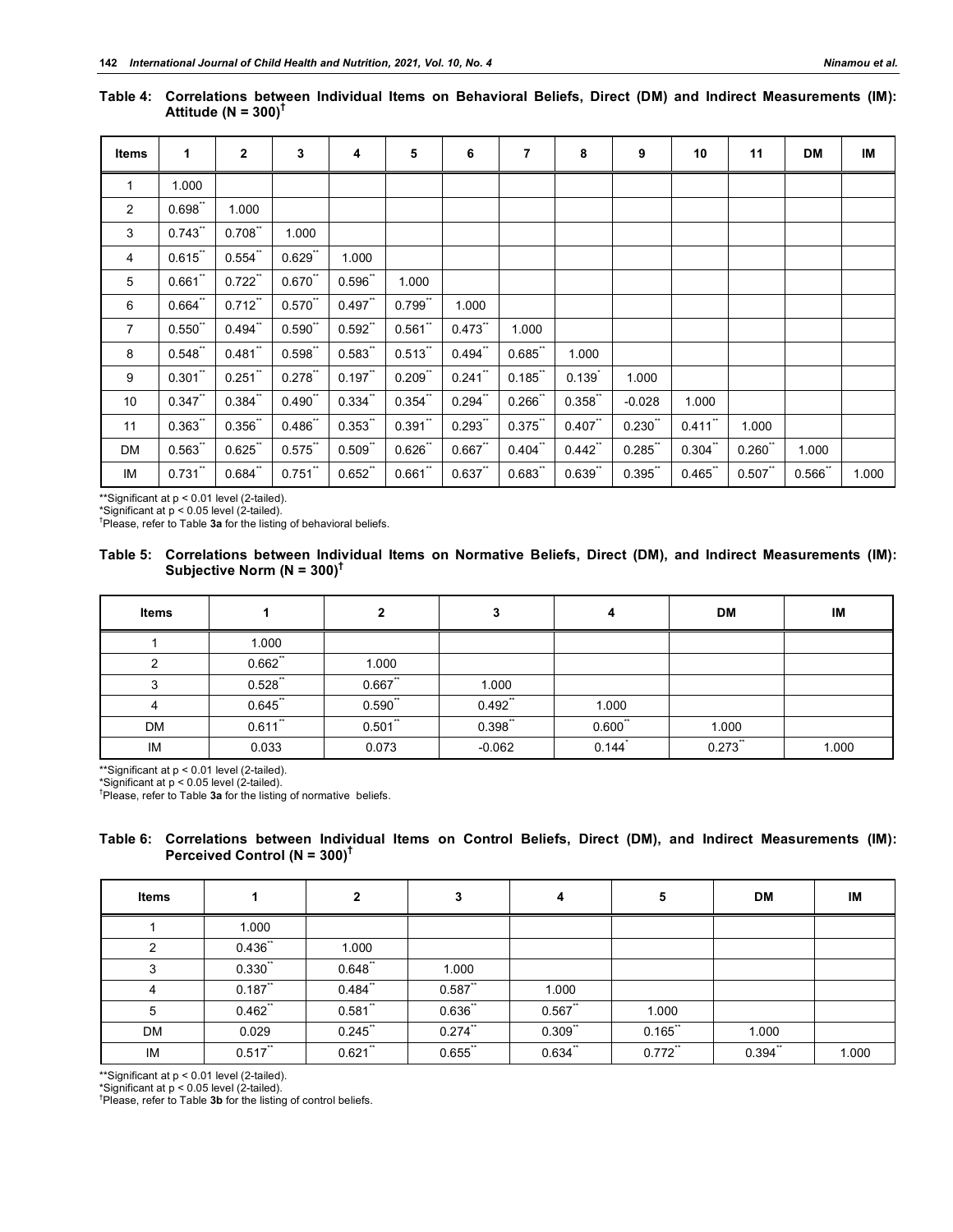**Table 7: Correlations between Indirect (IM), Direct Measurements (DM) for all Constructs (Attitude/ATT, Subjective Norm /SN, Perceived Control/PC and Environment/ENV) and the Intention/INT (N = 300)**

| <b>Items</b> | ATT, DM   | ATT, IM   | SN, DM    | SN, IM    | PC, DM    | PC, IM | <b>ENV</b> | <b>INT</b> |
|--------------|-----------|-----------|-----------|-----------|-----------|--------|------------|------------|
| ATT, DM      | 1.000     |           |           |           |           |        |            |            |
| ATT, IM      | 0.566     | 1.000     |           |           |           |        |            |            |
| SN, DM       | 0.527     | 0.625     | 1.000     |           |           |        |            |            |
| SN, IM       | 0.133     | $0.184$ " | $0.273$ " | 1.000     |           |        |            |            |
| PC, DM       | $0.351$ " | $0.374$ " | $0.266$ * | $0.205$ " | 1.000     |        |            |            |
| PC, IM       | 0.105     | $-0.062$  | 0.064     | 0.050     | $0.394$ " | 1.000  |            |            |
| <b>ENV</b>   | 0.389     | 0.278     | 0.278     | 0.126     | 0.045     | 0.118  | 1.000      |            |
| INT          | 0.594     | $0.535$ " | $0.520$ " | 0.132     | $0.304$ " | 0.101  | 0.357      | 1.000      |

\*\*The correlation is significant at the 0.01 level (2-tailed).

\*The correlation is significant at the 0.05 level (2-tailed).



Figure 4: Final model of the hypothesized pathways between psychosocial (attitude: att dir, subjective norm: sn\_dir, perceived control: pc dir) and environment (env) and factors socio-demographic (education of mothers: educwm, early initiation of breastfeeding: early\_bf) factors, the intention (intent) and the behavior (behav), with standardized estimates for the structural equation model.

\**p* < 0.05 \*\**p* < 0.001.

or indirect, were correlated to the intention of providing water in addition to breast milk among mothers (Table **7**). Correlation coefficients between measurements of direct and indirect constructs and the intention were respectively significant at *p* < 0.001 and *p* < 0.05.

#### **Final Path Models**

The results of the path analysis, including the standardized regression coefficients, are presented in Figure **4**. Values of fit indices of the final model presented in Figure **4** are as follows: a) chi-square (10) = 22.58, *p* = 0.012, b) RMSEA at 0.07 with confidence intervals between  $0.03$  and  $0.10$ , c) CFI =  $0.97$  and TLI = 0.94, and d) SRMR at 0.05. Results indicate that the subjective norm ( $\beta$  = 0.432,  $p$  < 0.001), the attitude ( $\beta$  = 0.349, *p* < 0.001), and to a lesser extent the perceived control ( $β = 0.141$ ,  $p = 0.005$ ) predict the intention of mothers to provide water in addition to breast milk to their infants under six months of age. The environment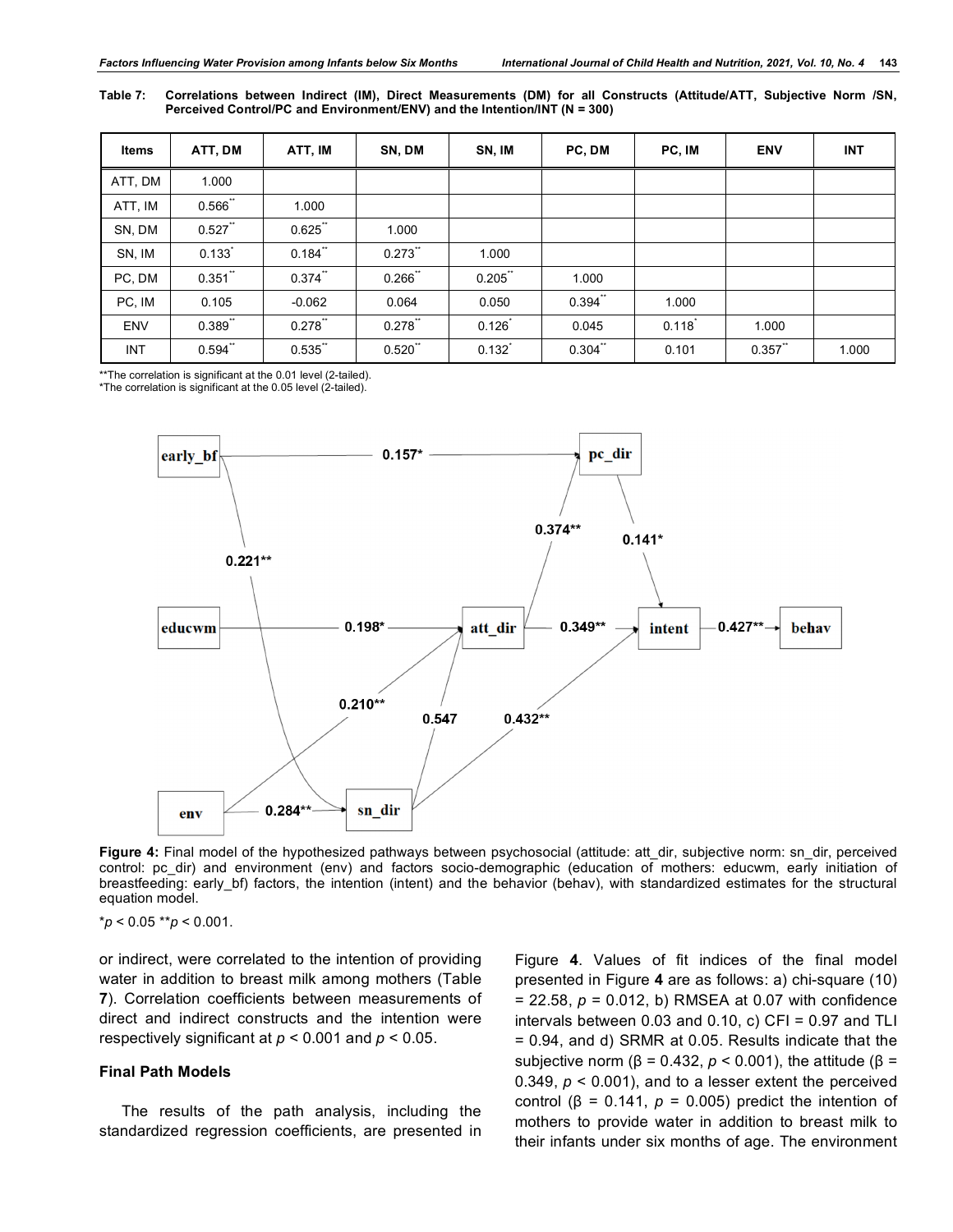scores also predict the attitude ( $β = 0.210, p = 0.001$ ) and the subjective norm ( $β = 0.284$ ,  $p < 0.001$ ), but not on the perceived control. Having the mother practicing early breastfeeding initiation at birth positively predicted the perceived control score ( $β = 0.157$ ,  $p = 0.017$ ) and predicted a diminishing score of the subjective norm (β  $= 0.221$ ,  $p = 0.003$ ). The subjective norm predicted the attitude ( $β = 0.547$ ,  $p < 0.001$ ), while, in turn, the attitude could predict the perceived control score (β = 0.374,  $p \le 0.001$ ). As for the explained variance of each endogenous variable in the model, 13.2% of the subjective norm score was explained, 43.9% of the attitude score, 17.8% of the perceived control score, 59.2% of the intent score, and finally, 18.2% of the behavior.

#### **DISCUSSION**

This research used the extended theory of planned behavior to identify pathways in which individual factors (attitude, social norm, and perceived control) and the environment interact to influence the provision of water by mothers to their infants under six months of age in addition to breast milk.

Unfortunately, no regional data could be retrieved in the literature regarding the proportion of infants below six months of age receiving water in addition to breast milk. In our setting, findings indicated that most mothers (57%) reported giving water to their infants in addition to breast milk. This proportion is much higher than the national figure of 35% [3]. Moreover, the vast majority of mothers (about 75%) indicated that they intend to provide water in addition to breast milk to their babies. To our knowledge, no studies have investigated the mother's intention of providing water to their baby aged below six months in Africa. However, in India, Behera and Anil Kumar reported that 30% of pregnant women intended to exclusively breastfeed their baby without providing them with extra fluid or other foods [18]. To determine women's intention to practice EBF, the authors asked three questions. One of them was related to their intention to give water to their baby during EBF. Unfortunately, data on responses to this specific question were not presented in their paper.

Among our population, it seems that the intention was somewhat translated into actual behavior. In fact, the final path analysis model shows that the intention was associated with the behavior but that perceived control does not directly influence it. This result was expected as, according to the TPB, the intention is the

strongest predictor of the behavior [9]. Although not explicitly related to the provision of water, our findings are consistent with previous studies that have assessed factors influencing EBF in different contexts and observed an association between the intention and the behavior [12,14-16,20,40]. Moreover, in a metaanalysis and structural equation modeling on the efficacy of the TPB in predicting breastfeeding, the path estimates between breastfeeding intention and the behavior were 0.45, a value similar to ours (0.426). Identical to our context, results from the meta-analysis mentioned above revealed that the perceived control was not a direct and significant predictor of breastfeeding [41].

The final analysis also shows that all the constructs (subjective norm, attitude, and perceived control) influence the mothers' intention to provide water in addition to breast milk to their infants under six months of age. However, the subjective norm and attitude appear to have a more significant influence. Moreover, the subjective norm influenced the attitude, which in turn also impacted the perceived control positively. Our results concur with Guo *et al*.'s [41] findings from highincome countries, which show that all three constructs were significant predictors of breastfeeding (any). The authors observed a strong, though a two-way relationship as opposed to one-way association in our context, between the attitude with the subjective norm, the perceived control and the subjective norm as well as between the attitude and the perceived control. This result is an interesting finding that may be attributed to different contexts, high- *vs*. low- and middle-income countries, which certainly deserve further research. In any case, perceiving the subjective norm as favorable to water provision in our areas could lead to a mothers' attitude favorable to providing water. In turn, a positive attitude may lead them to be perceived as more capable of doing it.

Our findings are similar to previous studies investigating the relationship between women/mothers' attitude and their intention to initiate, pursue or implement any breastfeeding [12,15,16,18,20-22,42]. In their meta-analysis, Guo *et al*. [41] found that attitude was the strongest predictor of mothers' breastfeeding intention. In our context, mothers' behavioral beliefs and the evaluation of consequences of not providing water contributed to a less favorable attitude regarding the behavior under study. Thus, behavior change communication strategies to improve EBF rates should address these beliefs and their consequences for which an important proportion of mothers agree and/or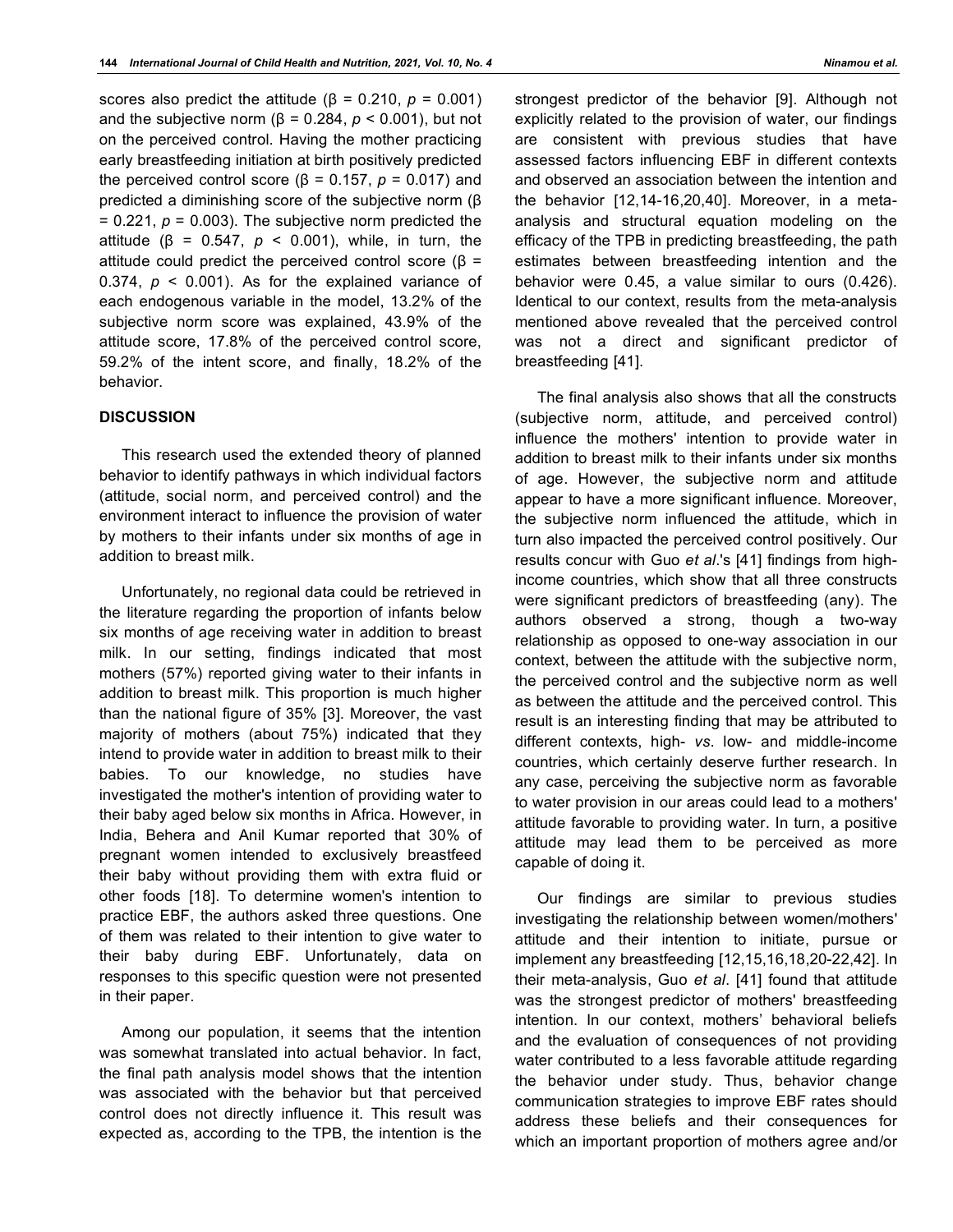strongly agree with such as the importance of giving water because milk is the food and water is the drink or because water will avoid fatigue due to thirst or the throat becoming dry.

Furthermore, the results showed that the subjective norm was a strong and positive predictor of intention. These results indicate that the mother's perception of her immediate surroundings (her spouse, her mother, her mother-in-law, her sister) was supportive in giving water in addition to breast milk, which directly influenced her intention to provide water. The relationship between the subjective norm and breastfeeding has also been reported in previous studies [18,20,41]. Hence, to be efficient, interventions targeting mothers of infants below six months of age aiming to reduce water provision in addition to breast milk should also involve influential peoples of their immediate surroundings to ensure that they will be more supportive to the mother. In turn, this may lead to a change in the mother's normative beliefs and compliance with these beliefs, which will be more conducive to the non-provision of water.

Moreover, and as also observed in other settings [18,20,41], the perceived control affects the mother's intention to breastfeeding the provision or not of water in addition to breast milk. In our context, mothers could be supported to overcome what they perceived as barriers in not providing water. As such, making efforts to implement solutions (or what we have identified as factors that could prevent them from providing water in our study) that they have themselves identified could be a good start.

In research areas, the impact of the environment on the behavior was through mediation instead of a modulation role to the operationalization of the intention to the actual behavior as postulated in model B. The environment directly influenced mothers' attitudes and subjective norms. Thus, acting on specific elements of the environment such as improving access to counseling and group session on EBF supporting environment could contribute to a more positive mothers' attitude as well as leading to a perception of her subjective norm, which may be more favorable to the non-provision of water and ultimately, increases her intention not to provide water. Besides, the provision of support at birth for early initiation of breastfeeding has a positive and direct impact on the perceived control, as well as the subjective norm. Support for early breastfeeding initiation at birth has been associated with EBF practice in other contexts [43,44]. The positive relationship between early breastfeeding initiation and the subjective norm may help make breastfeeding the norm in society.

In accordance with Montaño and Kasprzyk's [37] reflections, in our context, direct construct measurements were more strongly associated with the intention than indirect measurements, and both were correlated. Besides, investigating the relationship between each item under each construct and the indirect measure has contributed to identifying specific content that drives behavior and could be delivered through behavior change strategies [36].

Findings from this research reiterate the need to create a supportive environment for behavior change to influence mothers' attitudes and hence, address specific beliefs and knowledge gaps. It also highlights the importance of targeting mothers with behavior change programs but also people in their surroundings who significantly influence their behavior if one wants to change their perception of the subjective norm and ensure that EBF will be the social norm. In Guinea, improving access to regular individual counseling and group education sessions on EBF during ANC visits and/or immunization as well as providing support to initiate breastfeeding at birth could shape the attitude, the subjective norm, and the perceived control to make them favorable to the non-provision of water in the first six months.

This research has many strengths that need to be acknowledged. This is the first study that examines pathways through which individual and environmental factors influence water provision among mothers of infants under six months. Second, a valid and reliable measurement tool was used to identify interest behavior determinants and was initially theory-based. Third, our findings offer significant directions for improving the content of behavior change programs in Guinea and personalized them to enhance their efficacy. Our research also has some limitations. First, the results cannot be generalized to the entire mothers of infants below six months. Second, given the dichotomic measure of the behavior, this may have limited the path analysis's ability to explain the variance associated with the behavior.

#### **CONCLUSIONS**

This research suggests that the intention to give water can be thoroughly predicted by the mother's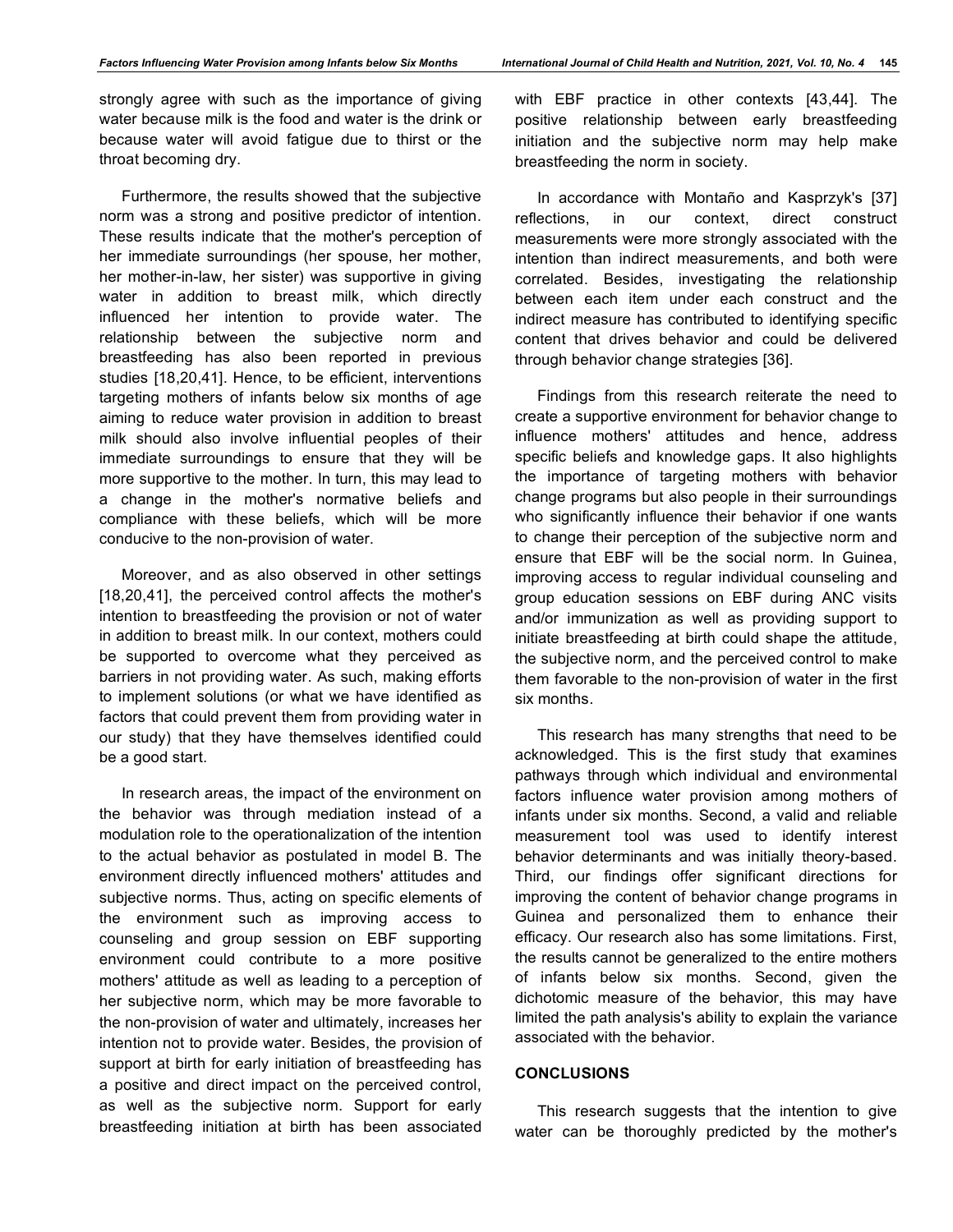attitude, perceived control, and subjective norm scores, but predicting the final behavior is more complex than simply considering the intent. Yet, our findings can help tailor nutrition education programs to reduce the proportion of mothers providing water to their infants, and therefore improved breastfeeding rates.

## **DISCLOSURE STATEMENTS**

The authors declare that they have no conflicts of interest.

#### **ACKNOWLEDGEMENTS**

The authors are grateful to the participants of the research and the enumerators. We also would like to thank the Food and Nutrition Department of the Guinean Ministry of Health and the Communal/ Prefecture's Health Departments of Conakry and Dubreka for their substantial support to the success of this research. The Université de Moncton funded this study.

#### **FINANCIAL SUPPORT**

This research was funded by the Université de Moncton.

#### **AUTHORSHIP**

NRN and SB designed the research. NRN conducted the research. NRN, SB, and JD analysed and interpreted the data. NRN wrote the first draft of the manuscript and had the primary responsibility for its final content. All authors critically revised the manuscript. All authors also contributed to and approved the final version of the manuscript.

#### **ETHICAL STANDARDS DISCLOSURE**

This study was conducted according to the guidelines laid down in the Declaration of Helsinki and all procedures involving research study participants were approved by the *Comité d'éthique de la recherche avec des êtres humains* of the Université de Moncton (Moncton, New Brunswick, Canada, #1920-073) as well as the *Comité d'éthique* of the *Ministère de la santé* of the Republic of Guinea (#132/CNERS/20).

For each mother, verbal and written informed consent was obtained. Their participation in the study was voluntary, and they can withdraw at any time without negative consequences or prejudice and without having to justify their decision.

## **SUPPLEMENTAL MATERIALS**

The supplemental materials can be downloaded from the journal website along with the article.

#### **REFERENCES**

- [1] Victora CG, Bahl R, Barros AJD, França GVA, Horton S, Krasevec J, *et al*. Breastfeeding in the 21st century: epidemiology, mechanisms, and lifelong effect. The Lancet 2016; 387: 475-90. https://doi.org/10.1016/S0140-6736(15)01024-7
- [2] UNICEF. The State of the World's Children 2019 Children, food, and nutrition: Growing well in a changing world [Internet]. New York: United Nations Children's Fund; 2019. Available from: https://www.unicef.org/media/63016/file/ SOWC-2019.pdf
- [3] Institut National de la Statistique de la Guinée & ICF. Enquête Démographique et de Santé en Guinée 2018. 2018. Available from: https://dhsprogram.com/pubs/pdf/FR353/ FR353.pdf
- [4] Rollins NC, Bhandari N, Hajeebhoy N, Horton S, Lutter CK, Martines JC, *et al*. Why invest, and what it will take to improve breastfeeding practices? The Lancet 2016; 387: 491-504. https://doi.org/10.1016/S0140-6736(15)01044-2
- [5] Kavle JA, LaCroix E, Dau H, Engmann C. Addressing barriers to exclusive breastfeeding in low- and middle-income countries: a systematic review and programmatic implications. Public Health Nutr 2017; 20: 3120-3134. https://doi.org/10.1017/S1368980017002531
- [6] Lamstein ST, Stillman P, Koniz-Booher A, Aakesson B, Collaiezzi T, Williams KB, *et al*. Evidence of effective approaches to social and behavior change communication for preventing and reducing stunting and anemia: Report from a systematic literature review; 2014.
- [7] Bai YK, Lee S, Overgaard K. Critical review of theory use in breastfeeding interventions. J Hum Lact 2019; 35: 478-500. https://doi.org/10.1177/0890334419850822
- [8] Godin G, Kok G. The theory of planned behavior: A review of its applications to health-related behaviors. Am J Health Promot 1996; 11(2): 87-98. https://doi.org/10.4278/0890-1171-11.2.87
- [9] Ajzen I. The theory of planned behavior. Organ Behav Hum Decis Process 1991; 50: 179-211. https://doi.org/10.1016/0749-5978(91)90020-T
- [10] Duckett L, Henly S, Avery M, Potter S, Hills-Bonczyk S, Hulden R, *et al*. A theory of planned behavior based structural model for breastfeeding. Nurs Res 1998; 47: 325-335. https://doi.org/10.1097/00006199-199811000-00006
- [11] Kloeblen-Tarver AS, Thompson NJ, Miner KR. Intent to breastfeed: the impact of attitudes, norms, parity, and experience. Am J Health Behav 2002; 26: 182-187. https://doi.org/10.5993/AJHB.26.3.3
- [12] Swanson V, Power KG. Initiation and continuation of breastfeeding: Theory of planned behaviour. J Adv Nurs 2005; 50: 272-282. https://doi.org/10.1111/j.1365-2648.2005.03390.x
- [13] Dyson L, Green JM, Renfrew MJ, McMillan B, Woolridge M. Factors influencing the infant feeding decision for socioeconomically deprived pregnant teenagers: The moral dimension. Birth 2010; 37: 141-149. https://doi.org/10.1111/j.1523-536X.2010.00394.x
- [14] Bai Y, Middlestadt SE, Peng C-YJ, Fly AD. Predictors of continuation of exclusive breastfeeding for the first six months of life. J Hum Lact 2010; 26: 26-34. https://doi.org/10.1177/0890334409350168
- [15] Lawton R, Ashley L, Dawson S, Waiblinger D, Conner M. Employing an extended Theory of Planned Behaviour to predict breastfeeding intention, initiation, and maintenance in White British and South-Asian mothers living in Bradford. Br J Health Psychol 2012; 17: 854-871. https://doi.org/10.1111/j.2044-8287.2012.02083.x